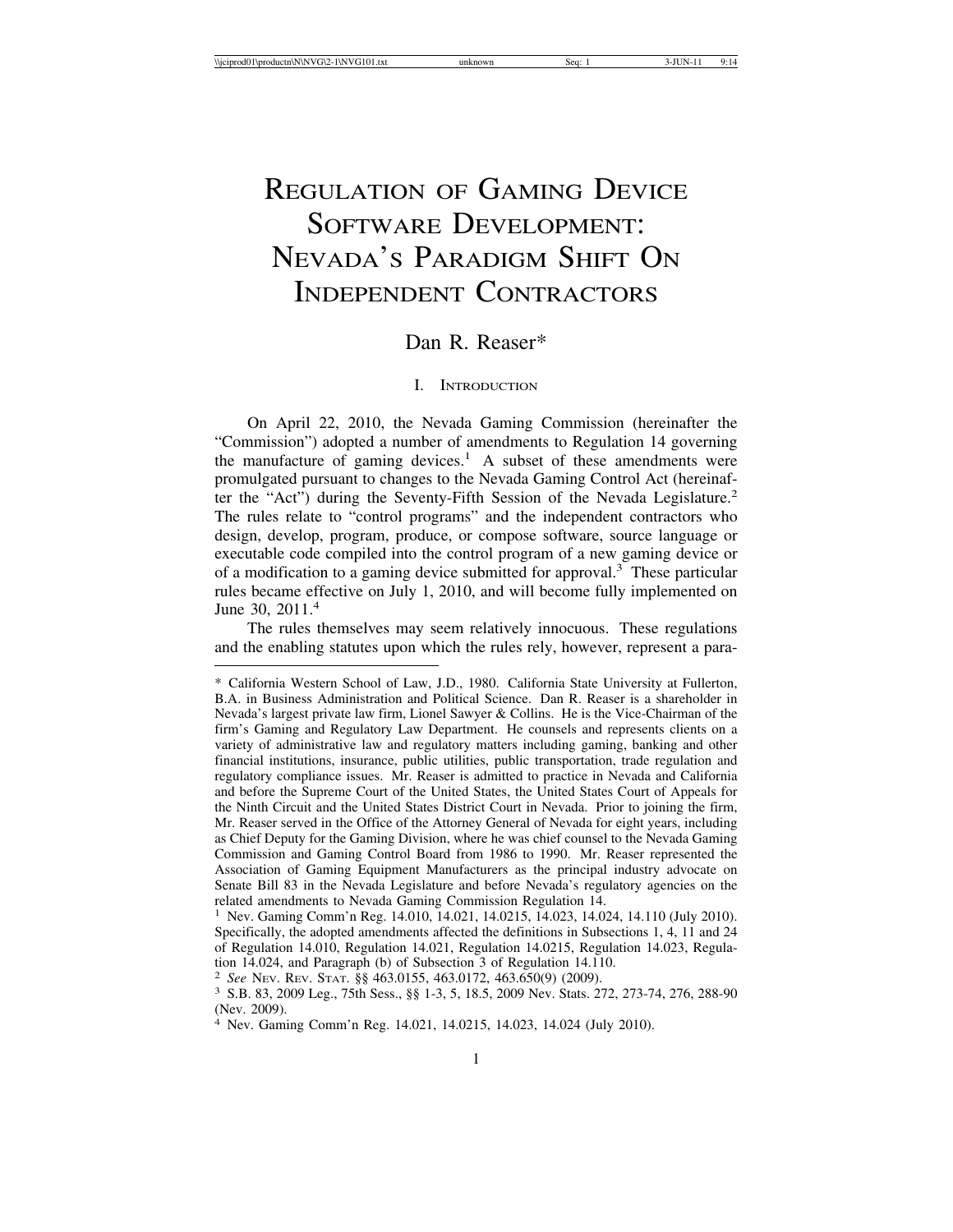digm shift in the historical approach of the Act to regulating the manufacture of gaming devices. The rules signal a change in regulatory focus to independent contractors writing computer code from the central objective of the Act to mandate manufacturer control and responsibility for gaming devices. This shift has implications beyond the mere reporting and registration requirements of the new rules, impacting the broader issue of access to the technology and applications necessary for Nevada's gaming industry to remain competitive.

This article will summarize the requirements of the new rules. First, however, the article will provide some industry background on the role independent contractors typically play in the product development process and the competition among technology developers. Next, the article will examine the history of legislative policy development on licensing manufacturers of gaming devices, discussing the traditional oversight for the manufacture of computer programs used in gaming devices. The article will then review the legislation that led to the promulgation of the new regulations. Finally, after a synopsis of the rules, the article will present observations on an alternative approach to achieving necessary regulatory objectives.

# II. INDUSTRY BACKGROUND

# *A. How the Independent Contractor Relationship Works In Practice*

Manufacturers use contractors in a variety of ways. A typical model involves independent contractors submitting a proposal to the manufacturer in accordance with written development agreements.<sup>5</sup> Once a project is approved, the independent contractor typically is granted access to a web-based interface platform (commonly referred to as a game development kit) designed and controlled by the licensed manufacturer.<sup>6</sup> The game development kit provides documentation and technical support through which the independent contractor designs source code files. These source code files may include paytables, reel maps, and evaluation functions. Game kits can also facilitate development by allowing prototype games to post simulated win and loss events to an operating system program of the manufacturer in a test environment.<sup>7</sup>

Other uses of contractors include hiring specialized engineering firms which employ dozens of programmers to perform massive rewrites and revisions of code for operating systems, games, and slot accounting systems.<sup>8</sup> These projects are periodically necessary to maintain efficient operation, and licensed manufacturers simply may not have the internal resources needed to perform such projects, or out-sourcing the project may be more cost effective. Another contractor example is when an individual presents a prototype running on an "off-the-shelf" or homegrown system on a personal computer.<sup>9</sup> If the

<sup>5</sup> Letter from Dan R. Reaser, Esq., Lionel Sawyer & Collins, to Peter C. Bernhard, Chairman, Nev. Gaming Comm'n, Regarding Proposed Amendments to Nevada Gaming Commission Regulation 14; Comments of Ass'n of Gaming Equip. Mfrs. 3 (Mar. 12, 2010) (on file with Nevada Gaming Commission) [hereinafter AGEM Comment Letter].

<sup>6</sup> *Id*. at 3-4. <sup>7</sup> *Id*. <sup>8</sup> *Id*. <sup>9</sup> *Id*.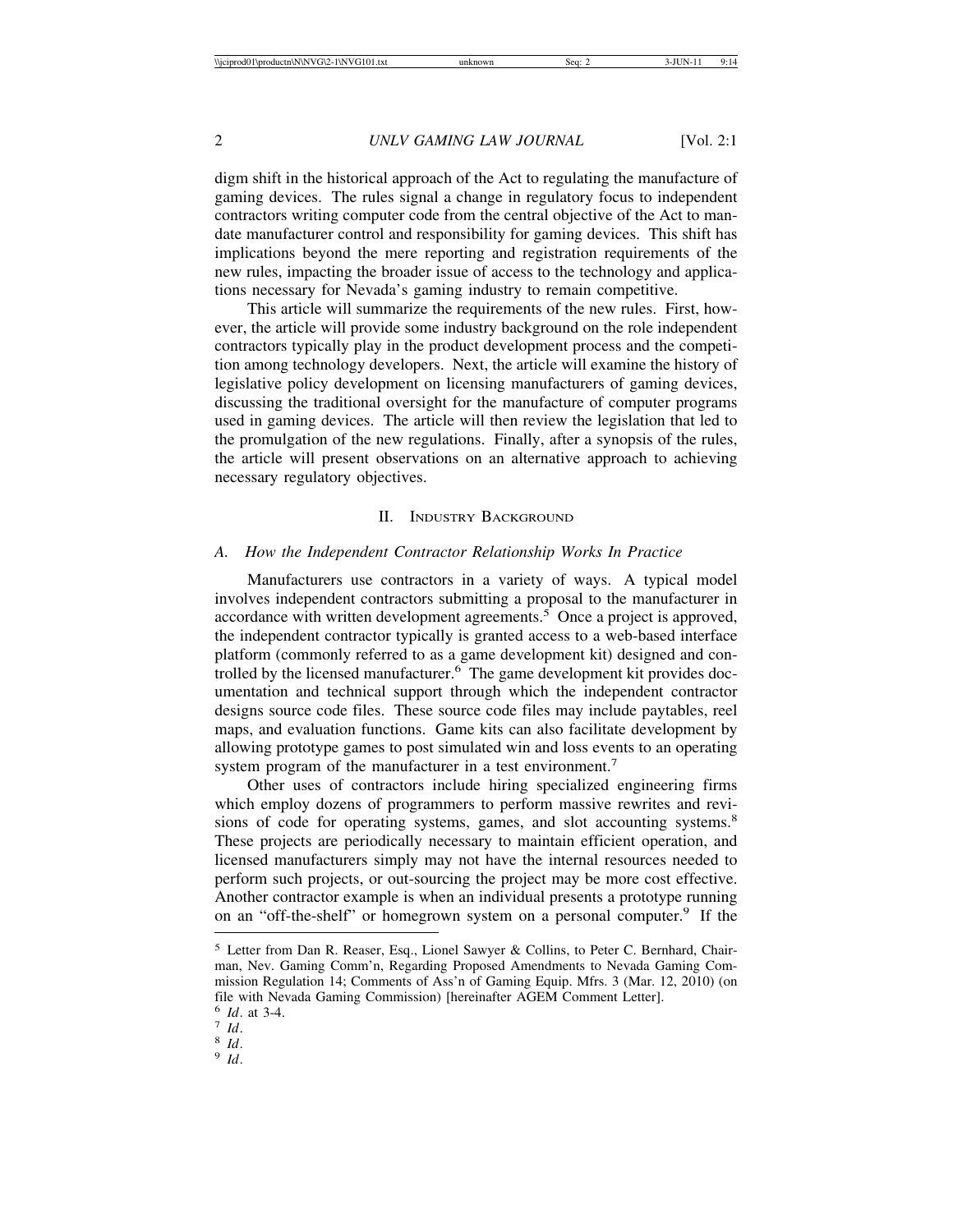licensed manufacturer chooses to manufacture the game, the manufacturer will take the game and recode it for use on its own platform.

When an independent contractor completes a project, it submits the source code files to the manufacturer's engineering department. If accepted, the game source code files become the manufacturer's property subject to the manufacturer's exclusive control, in exchange for payment specified within the agreement.<sup>10</sup> These source code files will not and cannot independently run on a gaming device. This is similar to the case with sound and art source code files that have been provided to manufacturers by independent contractors for decades. Source code that maps a game, allows a particular sound to emanate from the device, or depicts a particular graphic on a computer screen must be part of the entire game computer program and integrated into the operating system to operate the device as a whole.<sup>11</sup> The manufacturer's engineering department will then review the game source code submitted by the independent contractor. Once vetted, the licensed manufacturer compiles and creates a single game computer program, combining game source code, as well as the sound and art files provided by employees or other independent contractors. The result of this compilation process is a game program that operates on a gaming device using the manufacturer's proprietary operating system and ready for regulatory approval.<sup>12</sup>

# *B. Competition Among Technology Companies For Independent Contractors*

Gaming equipment manufacturers have used this independent contractor process for many years. Initially, source code for sounds and graphics in a slot machine started using this production method. However, in the last decade, the use of independent contractors to design and develop source code for game programs has accelerated, as all technology companies—including Apple, Microsoft, Sony, Motorola and Dell—have moved from employing all or most of their own engineering design talent to a business plan where the firms control a proprietary hardware platform and invite engineering talent to propose content applications for use on that platform.<sup>13</sup>

One example alone—Apple's iPhone—demonstrates this phenomenon. Apple designed and developed the iPhone platform and a number of the initial basic applications. However, as a cursory look at the official Apple iPhone website reveals, or as the barrage of television and other media advertising show, there are thousands of applications commonly known as "Apps" that one can purchase and download on his or her iPhone.<sup>14</sup> Many of these "Apps" are the brain-children of engineers and other creative-types who are not employees of the technology firms. In fact, the technology industries benefit from the independence of these innovators. There are obvious operating cost savings for manufacturers that own the technology platforms if they can contract project by

<sup>10</sup> *Id.*<br><sup>11</sup> *Id.*<br><sup>12</sup> *Id.* at 4-5.<br><sup>14</sup> *See, e.g.*, www.apple.com/iphone.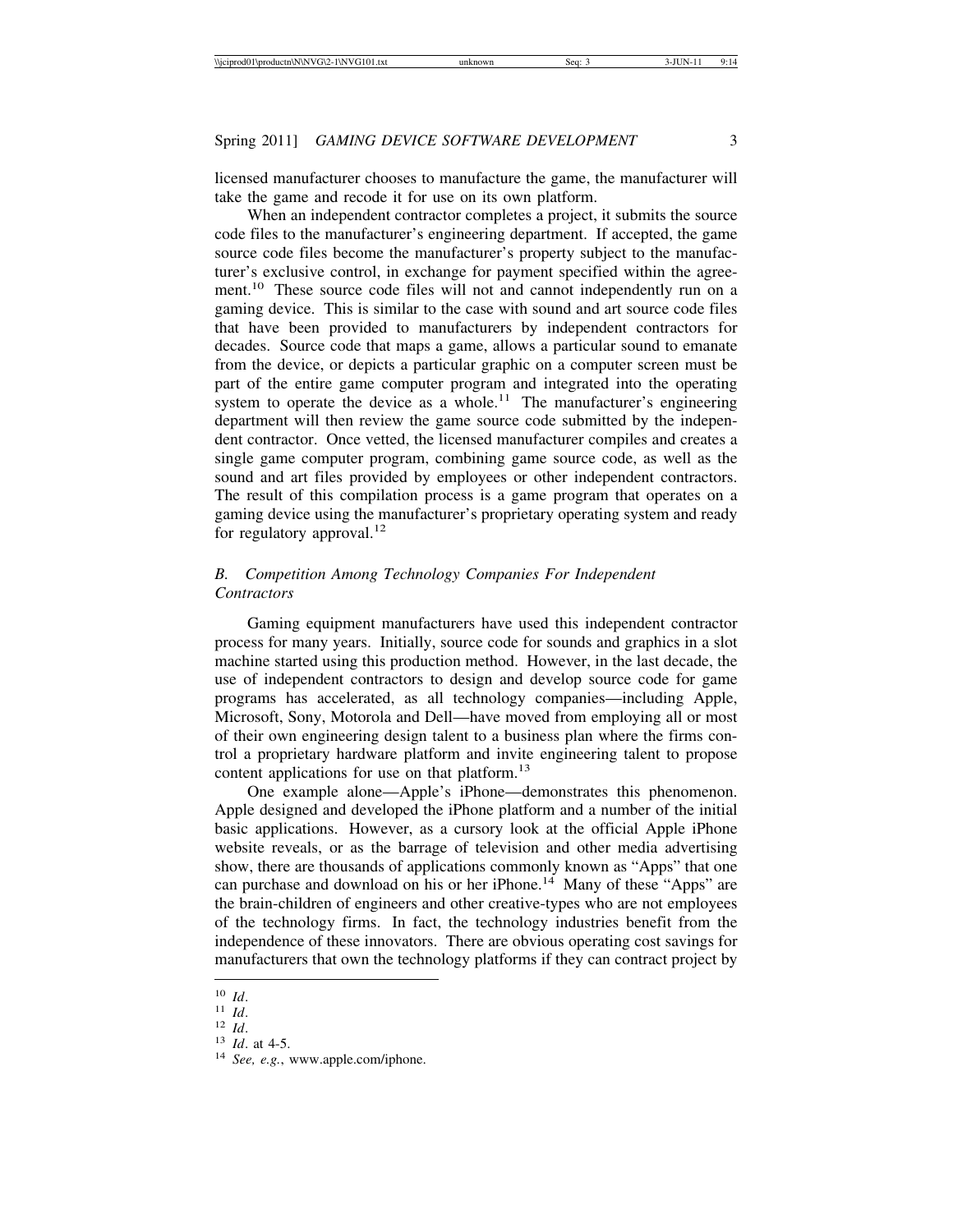project with design talent instead of incurring the expense of employing these individuals or acquiring entrepreneurial development firms.<sup>15</sup> Manufacturers of gaming devices are not immune from this global phenomenon that is driving fantastic innovation in the marketplace. In fact, they may be among the most at risk if they cannot participate in this marketplace of ideas because they cannot compete against companies such as Apple and Microsoft to employ this talent.

Nevada's casino gaming industry remains one of the most important economic engines in terms of the State's tourism and entertainment business. Routinely, sixty to seventy percent of the gaming revenue generated by casinos comes through slot machines.16 Licensed manufacturers develop and bring to market the innovative, new, and exciting products that are so critical to maintaining a competitive and dynamic gaming experience. For this reason, the Nevada State Gaming Control Board (hereinafter the "Board") and Commission must have an appropriately measured oversight process carefully preserving an environment that fosters a pipeline to manufacturers of new games developed by independent contractors. This balance is nothing new, and to understand how it has been calibrated, this article next looks to the development of legislative policy on regulatory oversight of gaming device manufacturing.

#### III. THE DEVELOPMENT OF LEGISLATIVE POLICY

#### *A. The Evolution of the Licensing Requirement for Manufacturers*

In 2009, the Nevada Legislature accepted the request of the Board and Commission to significantly change the licensing and regulatory system for gaming device manufacturers.<sup>17</sup> The implications of this change should be evaluated in the context of over forty years of legislative policy development.

## *1. The Object Of Regulation: Defining "Gaming Device"*

The Act provides for the licensing of manufacturers of gaming devices as follows:

[I]t is unlawful for any *person*, either as owner, lessee or employee, whether for hire or not, to operate, carry on, conduct or maintain any form of *manufacture* . . . of *any gaming device* . . . for use or play in Nevada or for distribution outside of Nevada without first procuring and maintaining all required federal, state, county and municipal licenses.18

First enacted in 1967, the aforementioned statute initially imposed the licensing requirement on the manufacture of "any device or machine used in gambling . . . in which the odds are operated, produced or determined electronically or electrically[.]"19 Two years later, the Nevada Legislature eliminated from the statute the reference to "in which the odds are operated, produced or determined electronically or electrically" and otherwise expanded the statute's

<sup>&</sup>lt;sup>15</sup> *Id.* at 5.<br><sup>16</sup> *Id. See, e.g.,* Nev. State Gaming Control Bd., 2010 Nevada Gaming Abstract at 1-3 (June 30, 2010).<br> $17$  See infra notes 67–84 and accompanying text.

<sup>&</sup>lt;sup>18</sup> Nev. Rev. Stat. § 463.650(1) (2009) (emphasis added). <sup>19</sup> See A.B. 392, 1967 Leg., 54th Sess., § 2, 1967 Nev. Stats. 1596, 1596 (Nev. 1967).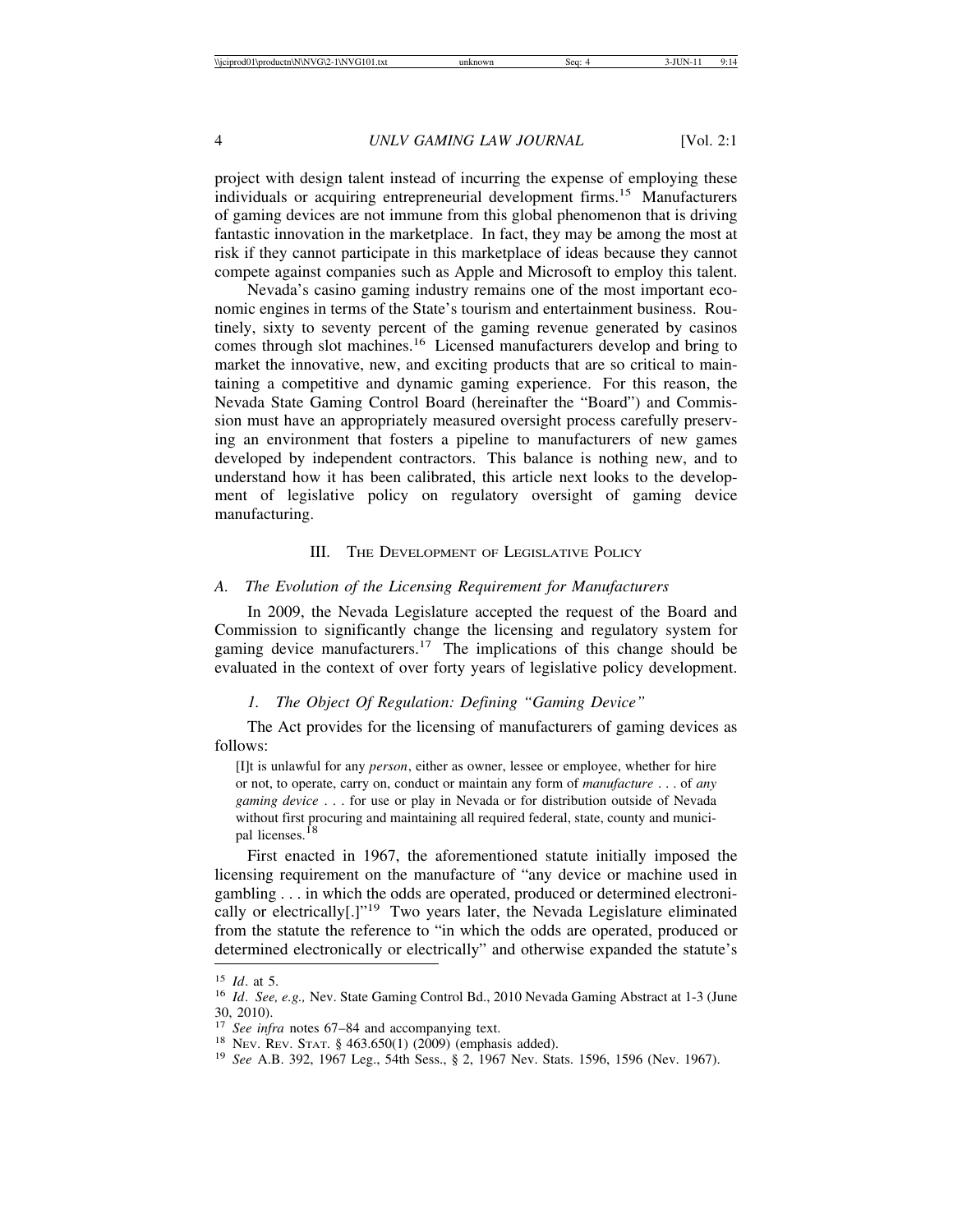reach to include "any device, *equipment, material* or machine used in gambling[.]"<sup>20</sup>

Although the term "gaming device" was used and defined in the Act in  $1967<sup>21</sup>$  the expansive applicability of NRS 463.650 to "any device, equipment, material or machine" did not become part of the licensing scheme under NRS 463.650 until  $1981<sup>22</sup>$  That year, the Nevada Legislature replaced the existing reference in NRS 463.650 from "any device, equipment, material or machine" to the defined term "gaming device."23 This change by lawmakers narrowed mandatory licensing to those persons manufacturing or distributing only "gaming devices," thus eliminating mandatory licensure requirements for any other type of "device, equipment, material or machine."<sup>24</sup>

The definition of "gaming device" was also refined in  $1981<sup>25</sup>$  That year, the Nevada Legislature amended this term to read as follows:

"Gaming device" means any mechanical, *electromechanical or electronic* contrivance, *component* or machine used in connection with gaming or any game *which affects the result of a wager by determining win or loss. The term includes a system for processing information which can alter the normal criteria of random selection, which affects the operation of any game or which determines the outcome of a game. The term does not include a system or device which affects a game solely by stopping its operation so that the outcome remains undetermined*. 26

Thus, the 1981 changes to the definition of "gaming device" were fivefold. First, reflecting technological developments, electromechanical or electronic machinery was brought within the meaning of the term. Second, the definition broadened to include the concept of "components." Third, the scope of the defined term narrowed to only those contrivances, components, or machines that determine a wager's win or loss. Fourth, also recognizing technological progress, the definition arguably extended to computer programs—"a system for processing information"—that determines game outcome exclusively by altering the operation of the random number generator (hereinafter the "RNG"). Fifth, excluded from the definition was a computer program or other device whose purpose was to suspend game operation, such as a tilt code process on game malfunction.

Similarly relevant to the jurisdictional requirements for licensing of manufacturers and distributors of "gaming devices," state lawmakers have made two statutory changes since 1981. In 1983, NRS 463.650 was amended to add the clause "for use or play in Nevada."<sup>27</sup> This change gave the statute extra-territorial applicability by changing the Nevada-base for regulatory oversight purposes from the physical location of the manufacturer to the physical location of where the device operated. Next, in 1989, the Nevada Legislature further

<sup>20</sup> A.B. 746, 1969 Leg., 55th Sess., § 1, 1969 Nev. Stats. 651, 651 (Nev. 1969) (emphasis original).

<sup>21</sup> *See* S.B. 355, 1967 Leg., 54th Sess., §§ 1, 20, 1967 Nev. Stats. 1027, 1027, 1039 (Nev. 1967).

<sup>&</sup>lt;sup>22</sup> S.B. 527, 1981 Leg., 61st Sess., § 56, 1981 Nev. Stats. 1067, 1101 (Nev. 1981).<br><sup>23</sup> Id. <sup>24</sup> Id. § 22.<br><sup>25</sup> Id. § 22.<br><sup>26</sup> Id. (emphasis added).<br><sup>27</sup> S.B. 342, 1983 Leg., 62d Sess., § 5, 1983 Nev. Stats. 1205, 1206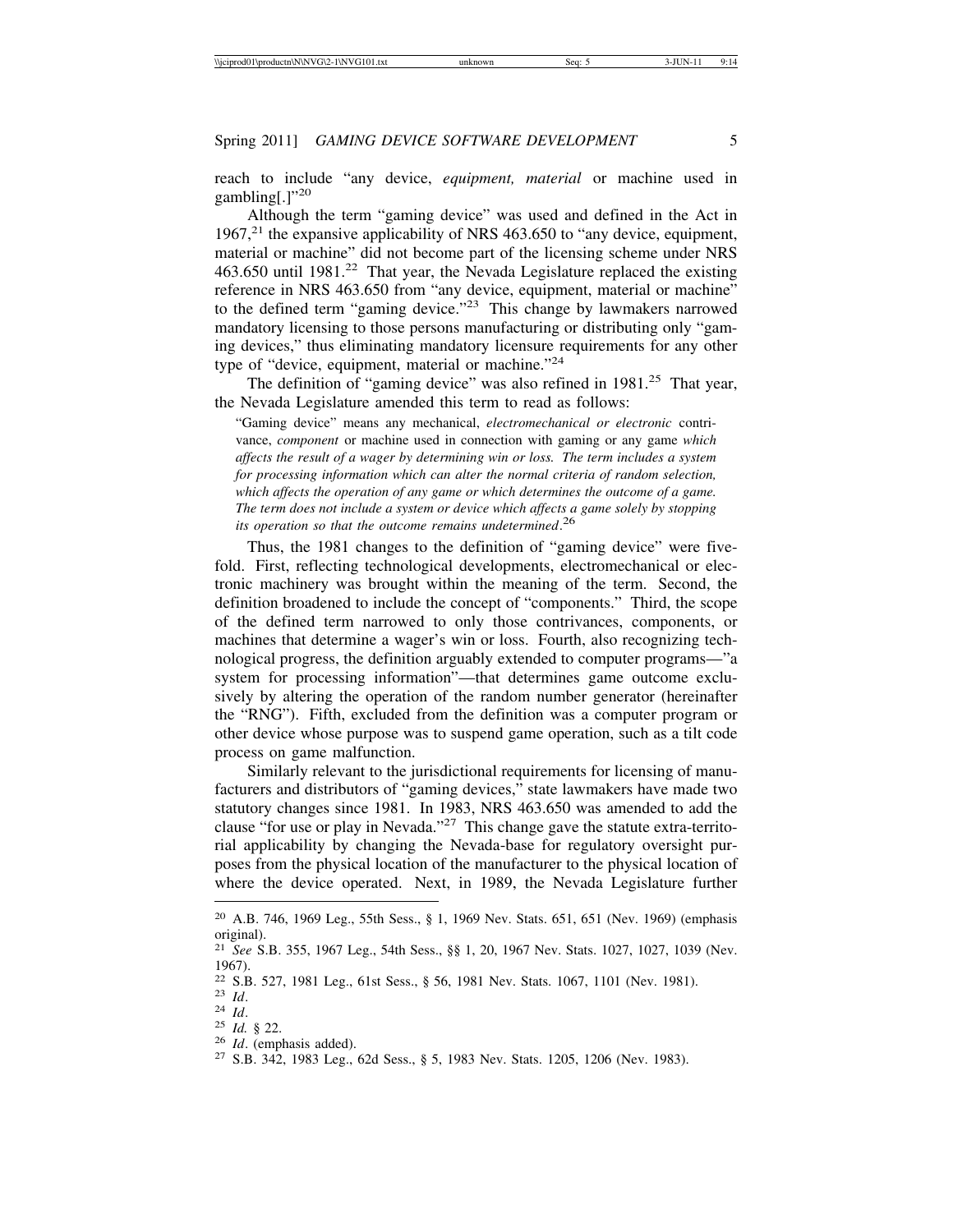refined this jurisdictional concept by adding the language "or for distribution outside of Nevada,"28 thereby clarifying that licensing was mandatory for Nevada-based manufacturers and distributors that placed gaming devices in interstate or international commerce. This amendment was essentially a "home-state" rule intended to protect the reputation of Nevada should slot machines produced in Nevada end up in jurisdictions where the devices were illegal.

Although the Legislature amended NRS 463.650 eight times since 1989, none of the modifications to the specific licensing statute made substantive changes to the requirements applicable to manufacturers of gaming devices.<sup>29</sup> Instead, because of the dynamic influence of technology, the Nevada Legislature has fashioned a series of refinements to technical definitions of the products manufactured that influence the interpretation of the licensing requirement. Thus, in 1985 lawmakers again modified the definition of "gaming device" to provide:

"Gaming device" means any *equipment or* mechanical, electromechanical or electronic contrivance, component or machine used *remotely or directly* in connection with gaming or any game which affects the result of a wager by determining win or loss. The term includes a system for processing information which can alter the normal criteria of random selection, which affects the operation of any game or which determines the outcome of a game. The term does not include a system or device which affects a game solely by stopping its operation so that the outcome remains undetermined.<sup>30</sup>

The Nevada Legislature once more adjusted the definition of "gaming device" in 1993. This time the statutory amendment dramatically changed the term. Specifically, the Legislature eliminated completely the language stating:

a system for processing information which can alter the normal criteria of random selection, which affects the operation of any game or which determines the outcome of a game. The term does not include a system or device which affects a game solely by stopping its operation so that the outcome remains undetermined.<sup>31</sup>

In place of this concept, the lawmakers recast the term "gaming device" to include:

- 1. A slot machine.
- 2. *A collection of two or more of the following components*:
	- (a) An assembled electronic circuit which cannot be reasonably demonstrated to have any use other than in a slot machine;

<sup>28</sup> A.B. 733, 1989 Leg., 65th Sess., § 2, 1989 Nev. Stats. 969, 970 (Nev. 1989).

<sup>29</sup> *See* S.B. 242, 1993 Leg., 67th Sess., § 15, 1993 Nev. Stats. 306, 314-15 (Nev. 1993); A.B. 131, 1995 Leg., 68th Sess., § 15, 1995 Nev. Stats. 756, 762-63 (Nev. 1995); A.B. 419, 1997 Leg., 69th Sess., § 22, 1997 Nev. Stats. 3497, 3508-09 (Nev. 1997); A.B. 466, 2001 Leg., 71st Sess., § 26, 2001 Nev. Stats. 3075, 3091 (Nev. 2001); S.B. 3, 2003 Leg., 20th Spec. Sess., § 21, 2003 Nev. Stats. 2, 14-15 (Nev. 2003); A.B. 471, 2005 Leg., 73d Sess., § 16, 2005 Nev. Stats. 714, 719-20 (Nev. 2005); A.B. 295, 2007 Leg., 74th Sess., § 22.5, 2007 Nev. Stats. 1101, 1119-20 (Nev. 2007); S.B. 83, 2009 Leg., 75th Sess., § 18.5, 2009 Nev. Stats. 272, 288-90 (Nev. 2009).

<sup>30</sup> S.B. 239, 1985 Leg., 63d Sess., § 8, 1985 Nev. Stats. 2133, 2135 (Nev. 1985) (emphasis added).

<sup>31</sup> S.B. 242, 1993 Leg., 67th Sess., § 2, 1993 Nev. Stats. 306, 307 (Nev. 1993).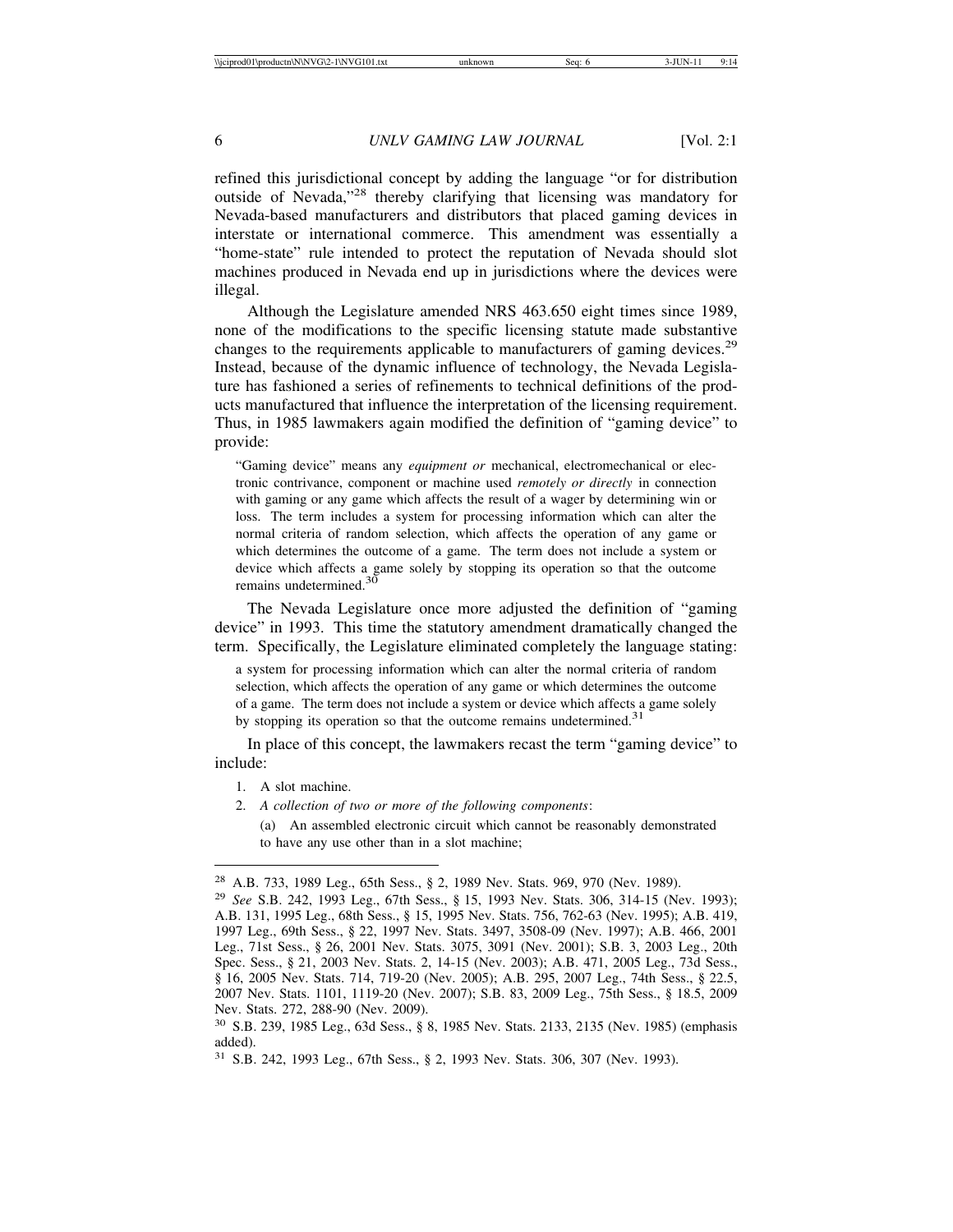(b) A cabinet with electrical wiring and provisions for mounting a coin, token or currency acceptor and provisions for mounting a dispenser of coins, tokens or anything of value;

*(c) A storage medium containing the source language or executable code of a computer program that cannot be reasonably demonstrated to have any use other than in a slot machine;*

(d) An assembled video display unit;

(e) An assembled mechanical or electromechanical display unit intended for use in gambling; or

(f) An assembled mechanical or electromechanical unit which cannot be demonstrated to have any use other than in a slot machine.

3. Any mechanical, electrical or other device which may be connected to or used with a slot machine to alter the normal criteria of random selection or affect the outcome of a game.

4. A system for the accounting or management of any game in which the result of the wager is determined electronically by using any combination of hardware or software for computers.

5. Any combination of one of the components set forth in paragraphs (a) to (f), inclusive, of subsection 2 and any other component which the commission determines by regulation to be a machine used directly or remotely in connection with gaming or any game which affects the results of a wager by determining a win or  $loss.<sup>32</sup>$ 

In hearings before the Nevada Legislature in 1993, the Board testified that the purpose of adding the language codified at paragraph (c) of subsection 2 of NRS 463.0155 was to clarify the statute. Specifically, the Board said more certainty was needed about the circumstances under which a "computer chip" used in a slot machine would be subject to regulatory oversight. The legislative record indicates that the agency believed the added language would facilitate Board prosecutions for the illegal manufacture of gaming devices.<sup>33</sup>

Therefore, the 1993 amendments to the Act provided the first explicit guidance on whether a computer program is a gaming device. The statute identified "[a] storage medium containing the source language or executable code of a *computer program* that cannot be reasonably demonstrated to have any use other than in a slot machine" as a "component" of a gaming device. $34$  Thus identified, such a "storage medium"<sup>35</sup> and, logically, the embedded computer program therein was not itself a gaming device. If the storage medium or the embedded computer program were themselves a gaming device, the Legislature need not have identified them as a "component" in the list set forth in NRS 463.0155(2).<sup>36</sup> Importantly, the statutory scheme adopted by the Nevada Legislature, relating to "source language or executable code of a computer program," only extended regulatory oversight to the "*storage medium* containing"

<sup>32</sup> *Id*. (emphasis added).

<sup>33</sup> *Hearing on S.B. 242 Before the S. Comm. on Judiciary*, 1993 Leg., 67th Sess. 3 (Nev. Mar. 17, 1993) (testimony of William A. Bible, Chairman, State of Nev. Gaming Control Bd.).

<sup>34</sup> S.B. 242, 1993 Leg., 67th Sess., § 2, 1993 Nev. Stats. 306, 307 (Nev. 1993) (emphasis added).

<sup>35</sup> *Id*.

<sup>36</sup> *Id*.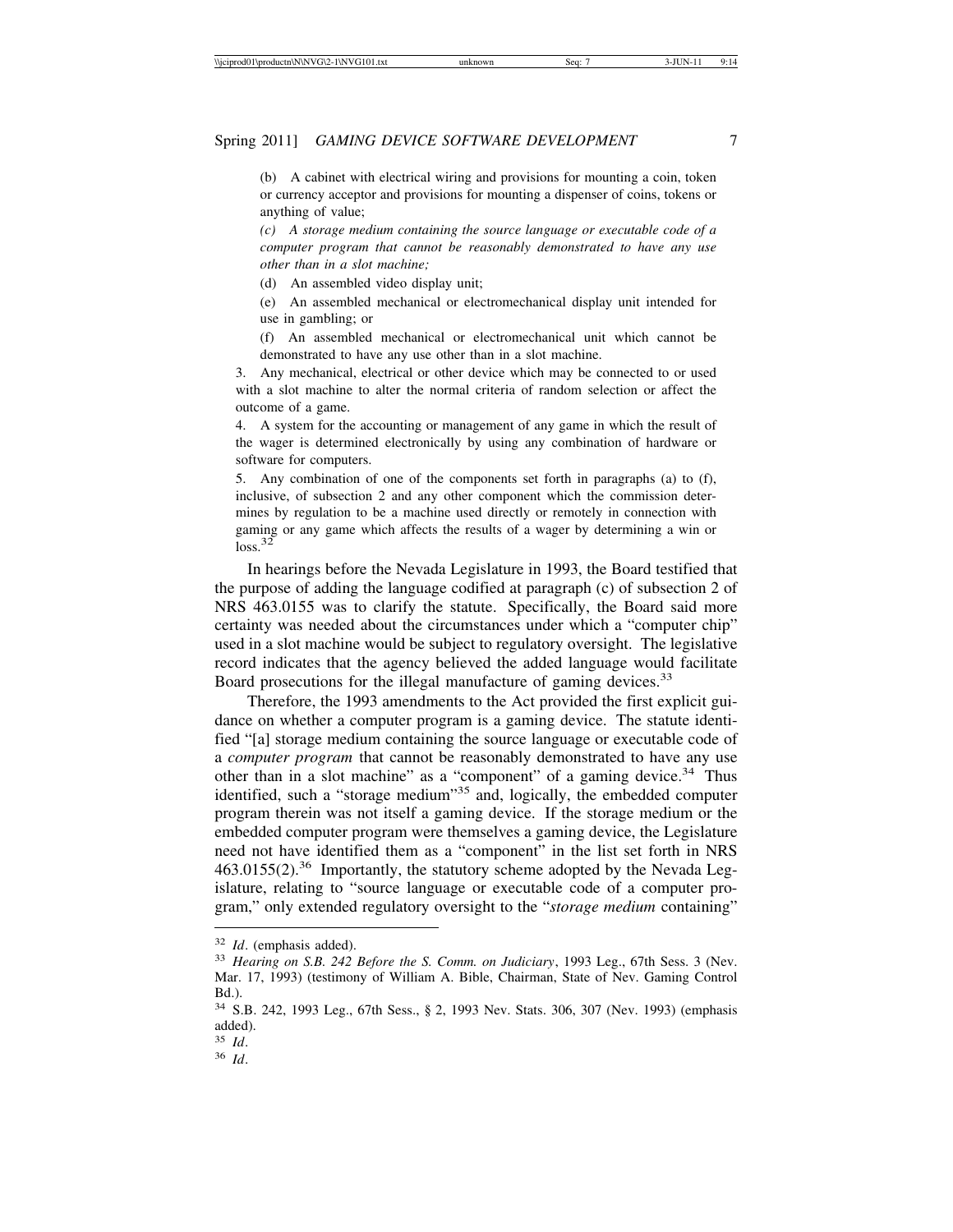the source code. $37$  Regulating a physical component was the touchstone of the definition of "gaming device" in NRS 463.0155, which identifies certain tangible articles, and not processes, as the objects that make up a device.<sup>38</sup>

The Supreme Court of Nevada has repeatedly explained that statutory amendments to clarify the law's interpretation or scope are persuasive evidence of the legislature's intent in adopting the original statute.<sup>39</sup> Thus, the 1993 amendment of NRS 463.0155 adding a specific reference to storage mediums for "source language or executable code of a computer program" persuasively demonstrates the legislature viewed the existing provision of NRS 463.0155(1) inadequate. The new statutory language recognized that source code is not a gaming device or even a component of a gaming device, absent the code's possible effect on determining win or loss of the game. This was consistent with the long-standing policy objective of the Act to assure that the integrity of win and loss is preserved.<sup>40</sup> The lawmakers were concerned with whether the computer program embedded in the storage medium was essentially useful only to operate a slot machine. The plain and unambiguous language of NRS 463.0155(2)(c) definitively resolved any then-existing dispute on the interpretation and application of the statute to computer programs.<sup>41</sup>

Given the record established by the Board before the Sixty-Seventh Session of the Nevada Legislature, the purpose of this statute was to provide the basis on which the Nevada state gaming regulators would have the authority to determine whether certain source code was termed a gaming device.<sup>42</sup> That determination looked to the "storage medium," or in the words of the then-Board Chairman, the "computer chip" that runs a slot machine.<sup>43</sup> At the time of passage, the Board asked the legislature to adopt this definition for penal purposes, namely to support criminal prosecution of illegal manufacturer of gaming devices.<sup>44</sup> A penal statute must be strictly construed and may not be expanded by inference or implication.<sup>45</sup> A more expansive interpretation thus would be impermissible under the rulings of the Supreme Court of Nevada.

Having adopted this narrow and particularized treatment of the subject matter, the specific purpose of the legislature prevailed over some other more general objective.46 Only if this *storage medium* with an embedded computer program component was "collected" or "combined" with another enumerated component identified in NRS 463.0155(2) was a gaming device manufactured.47 Moreover, NRS 463.0155(2)(c) did not sweep all source language or

<sup>&</sup>lt;sup>37</sup> *Id.* (emphasis added).<br><sup>38</sup> *Id.* 39 *See, e.g.*, *Hughes Props., Inc. v. State, 680 P.2d 970, 972 (Nev. 1984).*<br><sup>40</sup> *See S.B. 527, 1981 Leg., 61st Sess., § 22, 1981 Nev. Stats. 1067, 1074 (Nev. 1981)*<br>(emphasis add

<sup>&</sup>lt;sup>41</sup> See, e.g., Hotel Emp. & Rest. Emp. Int'l Union v. State ex rel. Nev. Gaming Control Bd., 747 P.2d 878, 879 (Nev. 1987).<br><sup>42</sup> See Hearing on S.B. 242, supra note 33, at 3-4.

<sup>43</sup> *See id.* at 3.<br><sup>44</sup> *Id.* 45 *See, e.g.*, State v. Elsbury, 175 P.2d 430, 434 (Nev. 1946) (citations omitted); Sheriff,

Washoe Cnty. v. Smith, 542 P.2d 440, 443 (Nev. 1975) (citations omitted).<br><sup>46</sup> See, e.g., Sierra Life Ins. Co. v. Rottman, , 601 P.2d 56, 57 (Nev. 1979).

<sup>&</sup>lt;sup>47</sup> S.B. 242, 1993 Leg., 67th Sess., § 2, 1993 Nev. Stats. 306, 307 (Nev. 1993).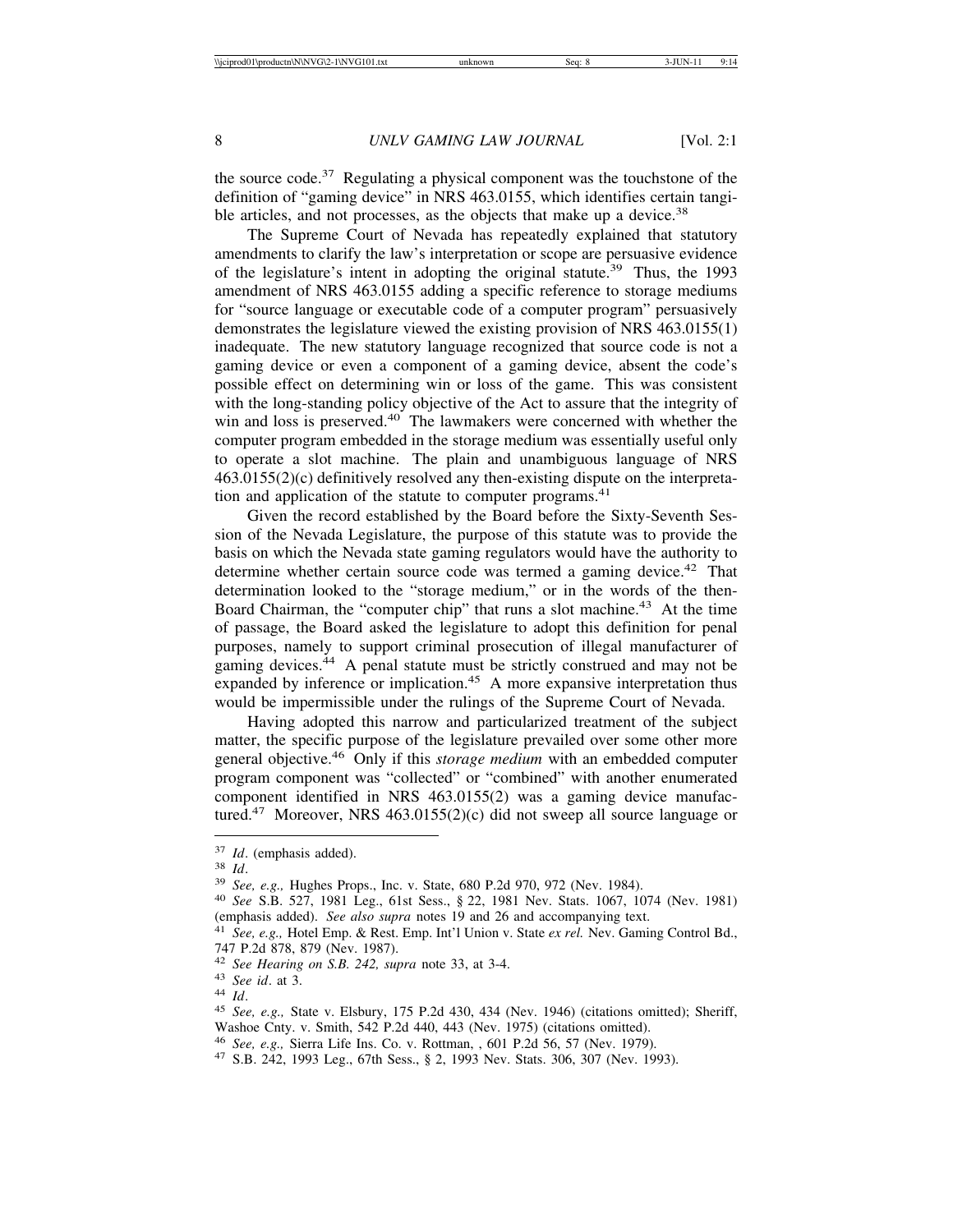executable code within the ambit of a gaming device "component."<sup>48</sup> The statute required that the language or code must be "of a computer program" and must be contained within a storage medium reasonably demonstrated for use in a slot machine.<sup>49</sup>

## *2. Refining Regulatory Parameters: Defining "Manufacturer"*

In 1993, the Legislature added to the Act a definition of the term "manufacturer" in the same bill which revised the statutory term *gaming device*. 50 This statutory definition codified in Subsection 1 language of a regulation that had existed since 1989, namely that a manufacturer is a person who "[m]anufactures, assembles, programs or makes modifications to a gaming device[.]"<sup>51</sup>

The 1993 addition of a definition of "manufacturer" incorporated into the Act the answer to "who" was regulated that already had become recognized through the practical application of the law before the Board and Commission.52 The statute reiterated the simple test that the person or entity which assembles or programs the gaming device is a manufacturer.53 Unfortunately, the Board and the Commission also urged lawmakers that these changes were insufficient to resolve some more complex debates which had emerged with changes in technology. Accordingly, the statute expanded the term "manufacturer" to also include a person who:

Designs, [assumes responsibility for the design of,] controls the design or assembly [of,] or maintains a copyright over the design of a mechanism, electronic circuit or *computer program* which cannot be reasonably demonstrated to have any application other than in a gaming device or in a cashless wagering system, [mobile gaming system or interactive gaming system] for use or play in this [S]tate or for distribution outside of this [S]tate.<sup>54</sup>

Subsection 2 of the definition was flatly in conflict with the definition of "gaming device" adopted in the same statute and failed to define the critical statutory term. The same legislative measure created two mutually inconsistent tests of manufacturing as it relates to computer programs.<sup>55</sup> As already discussed, the *gaming device* definition subjected a computer program to regulation if it was embedded in a *storage medium* and, then, only if the storage medium component was "collected" or "combined" with another enumerated component identified in NRS 463.0155(2).<sup>56</sup> The definition of *manufacturer*, on the other hand, included a person having "design control," "assembly control," or "copyright control" of the computer program alone.<sup>57</sup> This latter definition was confusing and had little legal import. The requirement to be

<sup>&</sup>lt;sup>48</sup> See id.<br><sup>49</sup> See id.<br><sup>50</sup> See Assemb. B. 626, 1993 Leg., 67th Sess., 1993 Nev. Stats. 829 (Nev. 1993).<br><sup>51</sup> Nev. Gaming Comm'n Reg. 14.010(9) (May 2003).<br><sup>52</sup> See id. See also Assemb. B. 626, § 3.<br><sup>53</sup> See Assemb. B.

<sup>1993) (</sup>codified at NEV. REV. STAT. § 463.0155 (2009)). <sup>56</sup> *See supra* notes 31–49 and accompanying text. <sup>57</sup> *See* Assemb. B. 626.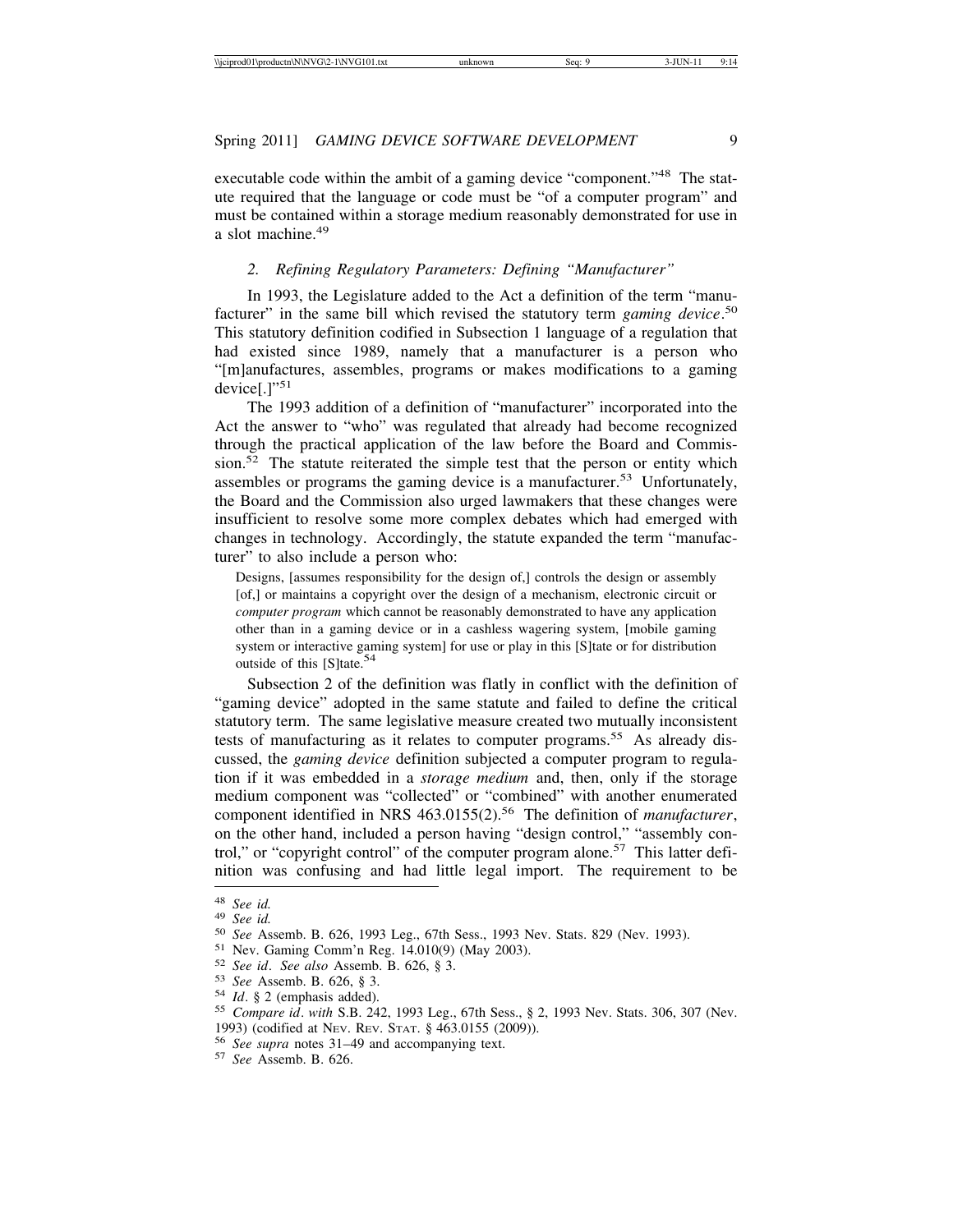licensed under NRS 463.650 remained unchanged and only extended to a person engaged in "any form of *manufacture* . . . of any *gaming device,*"58 and nowhere used the term "manufacturer" to prescribe the scope of the licensing requirement under NRS  $463.650(1).^{59}$ 

After 1993, an independent contractor source code developer with design control of a gaming computer program may have been considered a manufacturer as defined by the Act.<sup>60</sup> The independent contractor nevertheless would not be subject to licensing under NRS 463.650 because he or she did not assemble, produce, or modify—that is, manufacture—a gaming device. Rather he or she designed and produced source code and computer programs that were incorporated into a gaming device.<sup>61</sup> If he or she properly limited the scope of work, the independent contractor neither fit together the parts listed in NRS 463.0155(2) that made a gaming device nor did he or she otherwise create a gaming device.

For over fifteen years, the Board and Commission were able to comfortably oversee the manufacture of gaming devices despite the lack of symmetry in the legislative scheme. $62$  The regulators largely accomplished this due to the acceptable standards and guidance in practice that had developed in the industry and at the Board. $63$  In the unclear cases, the touchstone for resolving any interpretative difficulty was whether or not a licensed manufacturer "assumed responsibility" for the product.64 If so, the product moved forward under a licensee's supervision and control.<sup>65</sup> If not, the person or entity that wanted to manufacture the device was required to first become licensed under NRS 463.650.<sup>66</sup>

#### IV. SENATE BILL 83

Nevada law remained the same until 2009, when the Board and Commission sought the passage of Senate Bill 83. The purpose of Senate Bill 83 in relation to the manufacturing community was to correct the perceived deficien-

<sup>58</sup> NEV. REV. STAT. § 463.650(1) (2009) (emphasis added).<br><sup>59</sup> *See id.* 60 *See* NEV. REV. STAT. § 463.0172 (2009).<br><sup>61</sup> The Nevada Bills, Statutes, and Gaming Commission Regulations do not supply a meaning for the terms "assembles" or "produces." In the absence of a statutory definition or a statute-based regulatory definition, the term must be construed through the application of the rules of statutory construction used by the Supreme Court of Nevada. *See* Meridian Gold Co. v. State *ex rel*. Dep't of Taxation, 81 P.3d 516, 518 (Nev. 2003) (citations omitted) (rules of statutory construction apply to administrative regulations). The Court has frequently ruled that undefined words of a statute should be given their ordinary meaning and that dictionaries are an appropriate source for determining a term's "ordinary meaning." *See, e.g.,* Dumaine v. State, 734 P.2d 1230, 1233 (Nev. 1987) (citations omitted). The dictionary definition of *assembles* means to fit together parts or pieces to make a completed product. *See* AMERICAN HERITAGE COLLEGE DICTIONARY 85 (4th ed. 2002). To *produce* in this context is defined as "[t]o create by physical or mental effort." *Id.* at 1111.<br>
<sup>62</sup> See supra notes 31-61 and accompanying text.<br>
<sup>63</sup> See supra notes 50-51 and accompanying text.<br>
<sup>64</sup> See supra notes 52-54 and a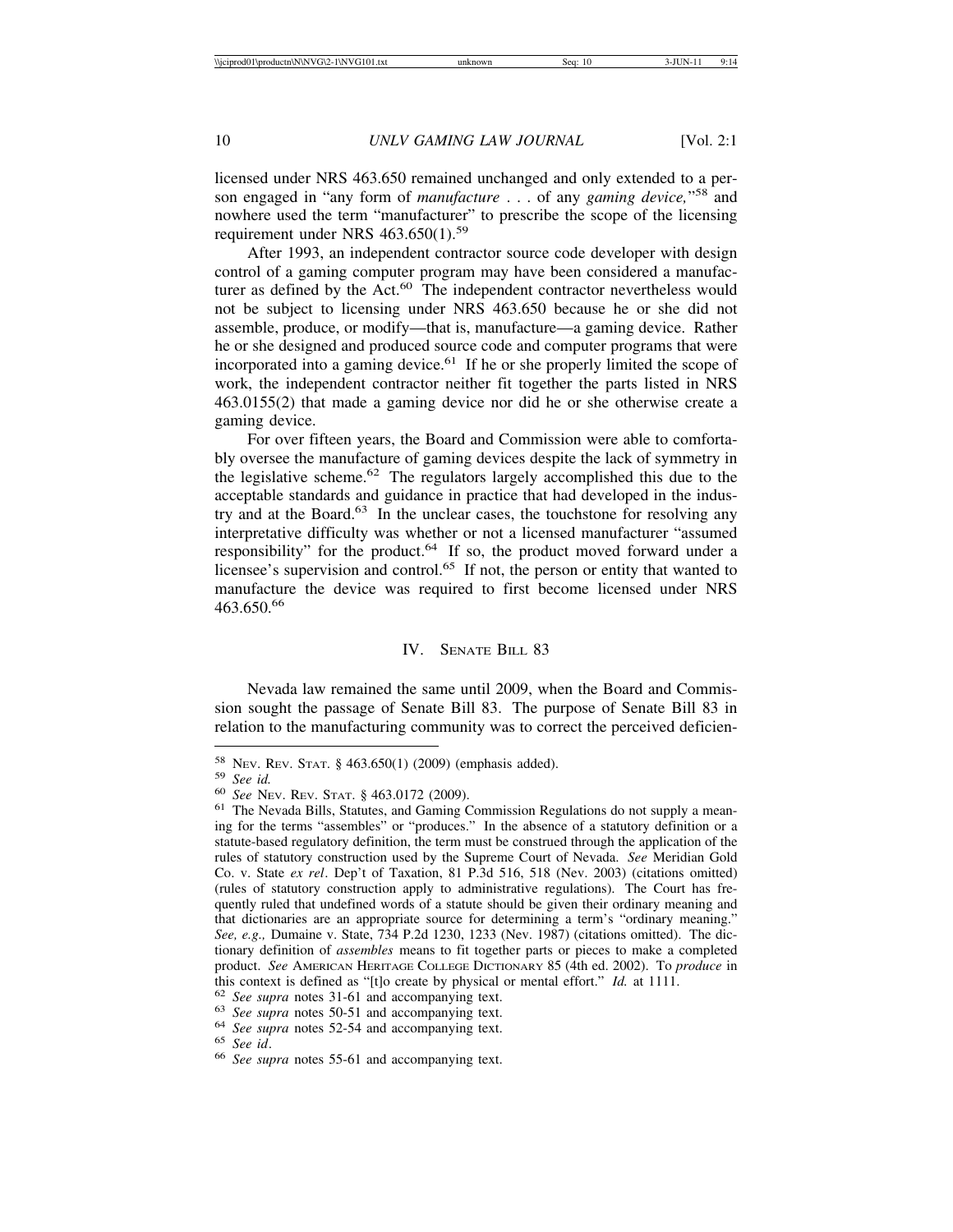cies in the Act that might impact the power of the regulators to assert jurisdiction over persons with "design control," "assembly control," or "copyright control" of the computer program alone.<sup>67</sup> The regulators pursued this objective by proposing statutory language to direct the Act's regulatory sights on persons and entities involved with control programs.68 The Board and Commission believed this was necessary because while a manufacturing firm or an independent contractor developing source code might be a person within the definition of *manufacturer* in NRS 463.0172, given the definition of gaming device in NRS 463.0155, neither was engaged in "any form of manufacture . . . of any gaming device" subject to the licensing requirements for manufacturers under NRS 463.650(1).<sup>69</sup>

On December 15, 2008, the Nevada Legislature introduced Senate Bill 83 as a pre-filed omnibus bill of the Board for the Seventy-Fifth Session.70 As originally introduced, the bill contained three principal changes to existing provisions of the Act that govern the licensing and regulation of manufacturers of gaming devices. First, Senate Bill 83 provided in Section 1 of the bill a definition of what conduct constitutes an act of manufacture.<sup>71</sup> This change in the statute tidied-up the inartful drafting in  $1993.^{72}$ 

Second, Section 3 of Senate Bill 83 revised the definition of "gaming device" by introducing the concept of a "control program."73 The definition of control program added "software" to the existing concepts of source language or executable code and extended the language "which affects the result of a wager by determining win or loss" to such software and source code.<sup>74</sup> The concept of "control program" was considerably broader than the prior concepts of "source language or executable code," although these concepts remained tethered to the storage medium component. More problematic, the amendment made a "control program" itself a gaming device, thereby eliminating the concept that a computer program was only a component of a gaming device, and then only when embedded in a storage medium (e.g. EPROM, CD Rom or flashdrive) that contained a slot machine computer program.<sup>75</sup>

Third, the bill conferred on the Commission open-ended authority to define by regulation any item as a "gaming device" or to determine anything is a "control program."76 The statute as proposed by the regulators provided no standards for what might be swept within the meaning of these terms by a Commission Regulation.<sup>77</sup>

<sup>67</sup> *See Hearing on S.B. 83 Before the S. Comm. on Judiciary,* 2009 Leg., 75th Sess. 3, 6-7 and Exhibit C, C1-C2 (Nev. Feb. 10, 2009) (testimony of Dennis K. Neilander, Chair, State Gaming Control Bd.) [hereinafter *Judiciary First Hearing Minutes*].<br>
<sup>68</sup> *See* S.B. 83, 2009 Leg., 75th Sess., §§ 1, 3 (Nev. Prefiled Dec. 15, 2008).<br>
<sup>69</sup> Nev. Rev. STAT. § 463.650 (2009).<br>
<sup>70</sup> S.B. 83, 2009 Leg., 75th

panying text.<br><sup>73</sup> See S.B. 83, § 3(5) (Nev. Prefiled Dec. 15, 2008).

<sup>&</sup>lt;sup>74</sup> *Id.* § 3(7).<br><sup>75</sup> *Compare id.* § 3(5) *with supra* notes 34-49 and accompanying text.<br><sup>76</sup> *See* S.B. 83, § 7 (Nev. Prefiled Dec. 15, 2008).<br><sup>77</sup> *See id.*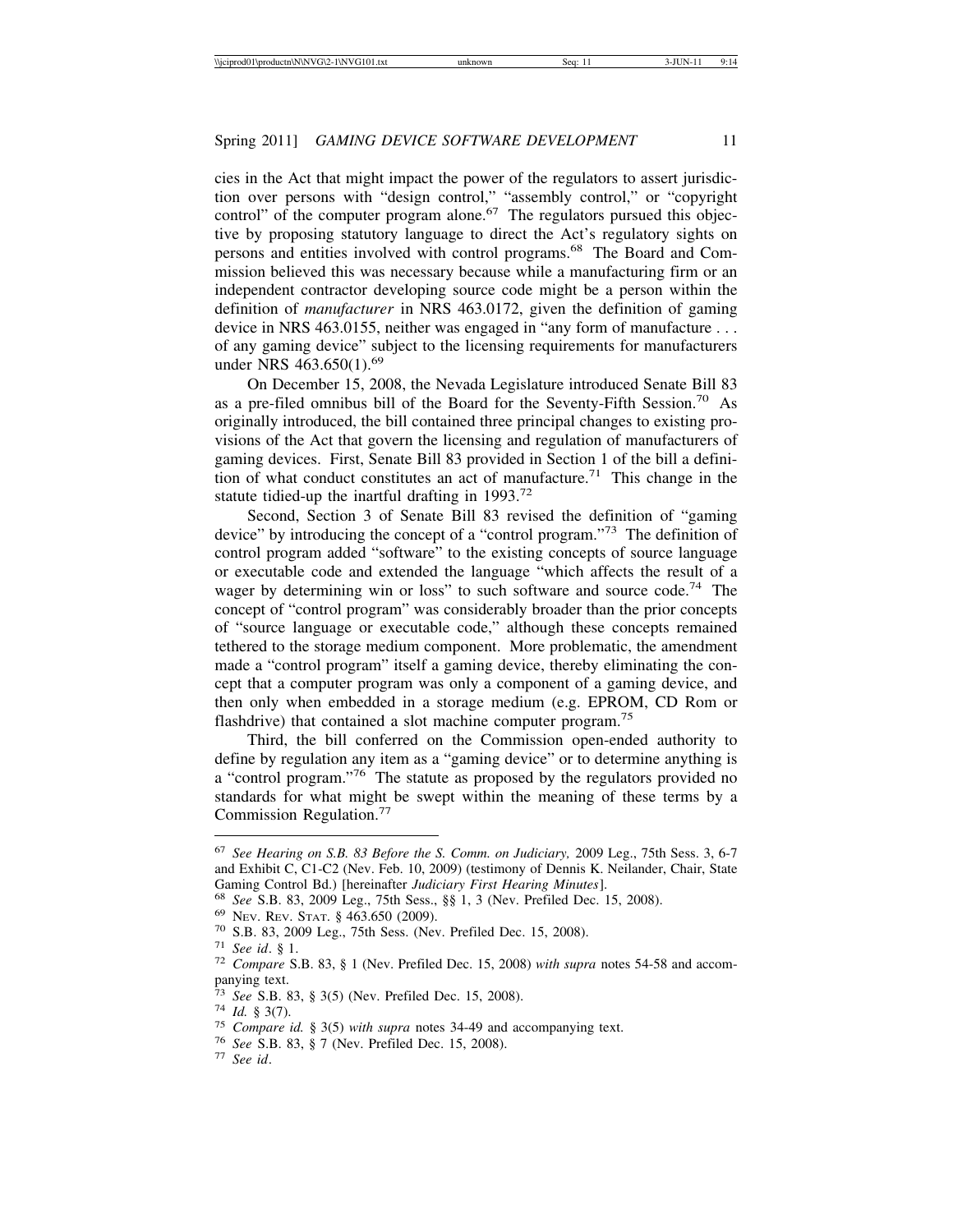The gaming device manufacturers sought changes to Senate Bill 83 before the Senate Judiciary Committee. Specifically, the industry asked that lawmakers impose a standard to guide the Commission in adopting rules defining what "software, source language or executable code" is considered a "control program."78 The Legislature agreed and adopted the touchstone that particular software, source language, or executable code must be of the type that "affects the result of a wager by determining win or loss."79 The industry also asked for legislative authority and parameters to guide the Commission in fashioning any regulatory scheme governing independent contractors.<sup>80</sup> Lawmakers amended Senate Bill 83 to include a statutory definition of "independent contractor" and specific authority on the types of oversight processes delegated to the Commission.<sup>81</sup>

The gaming industry supported the Board's efforts to amend the Act to clarify provisions enacted in 1993 that attempted unsuccessfully to recognize that a manufacturer was essentially the person who assumed responsibility for the gaming device. $82$  The Legislature included a new definition of the term "manufacture" sought by the Board.<sup>83</sup> Consequently, under the amended statute a person becomes subject to licensing if he or she "direct[s], control[s], or assume[s] responsibility for the methods and processes used to design, develop, program, assemble, produce, fabricate, compose and combine the components and other tangible objects of any gaming device[.]"<sup>84</sup>

# V. THE COMMISSION'S RULES ON INDEPENDENT CONTRACTORS

#### *A. The Background of the Rulemaking Process*

Senate Bill 83 became law on May 18, 2009, and the Board moved quickly to have the Commission promulgate rules to regulate control programs and independent contractors.<sup>85</sup> Thereafter, the Board published proposed amendments and additions to Commission Regulation 14 on July 9, 2009 and conducted an industry workshop on July 22, 2009.<sup>86</sup> The workshop was followed by a Board hearing on September 3, 2009, a special hearing of the Board

<sup>78</sup> *See Judiciary First Hearing Minutes, supra* note 67, at 12 and Exhibit C, C2 (testimony of Dan R. Reaser on behalf of the Ass'n of Gaming Equip. Mfrs.).

<sup>79</sup> *See Hearing on S. 83 Before the S. Comm. on Judiciary,* 2009 Leg., 75th Sess. 4-7 and Exhibit C, C60-C61 (Nev. Feb. 26, 2009) (testimony of Dennis K. Neilander, Chair, State Gaming Control Bd.) [hereinafter *Judiciary Second Hearing Minutes*].

<sup>80</sup> *See Judiciary First Hearing Minutes*, *supra* note 67, at 12-14 and Exhibit C, C7-C9 (testimony of Dan R. Reaser on behalf of the Ass'n of Gaming Equip. Mfrs.).

<sup>81</sup> *See Judiciary Second Hearing Minutes, supra* note 79, at 4-5, 7 and Exhibit C, C42, C48- C51(testimony of Dennis K. Neilander, Chair, State Gaming Control Bd.).

<sup>82</sup> *See Judiciary First Hearing Minutes*, *supra* note 67, at 12-14 and Exhibit C, C1-C2, C7- C9 (testimony of Dan R. Reaser on behalf of the Ass'n of Gaming Equip. Mfrs.).

<sup>83</sup> *See* S.B. 83, 2009 Leg., 75th Sess., § 1, 2009 Nev. Stats. 272, 273 (Nev. 2009); *Judiciary Second Hearing Minutes*, *supra* note 79, at 4, 6-7 and Exhibit C, C42-43.

<sup>84</sup> *See* S.B 83, § 1.

<sup>85</sup> *See infra* note 85 and accompanying text.

<sup>86</sup> *See generally Public Workshop on Proposed Amendments to Nev. Gaming Comm'n Reg.*

*<sup>14</sup> Before the Nev. Gaming Control Bd.* (Nev. July 22, 2009).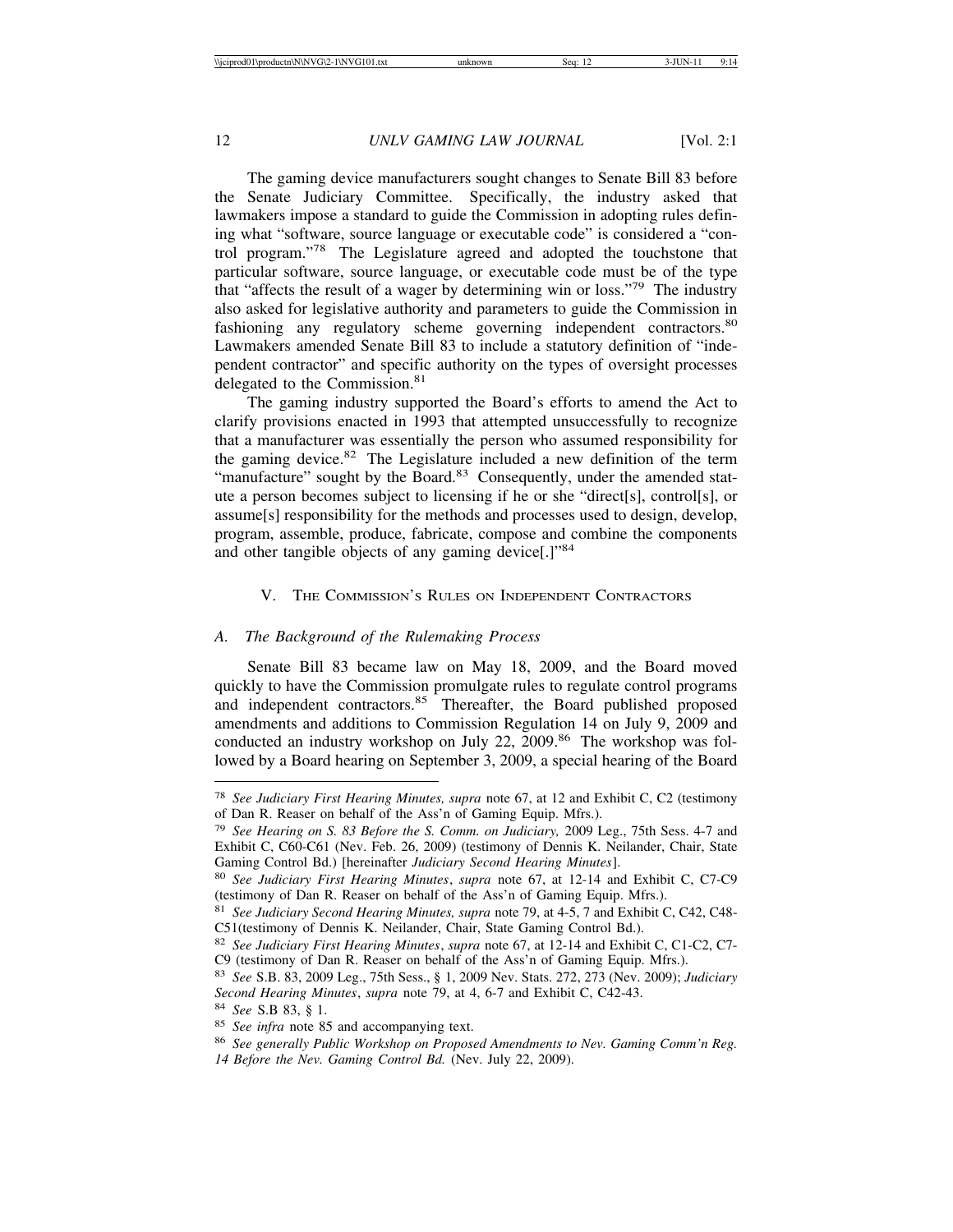on November 13, 2009, and a Board hearing of February 4, 2010.<sup>87</sup> At a Commission hearing on March 18, 2010, the Board recommended a proposed regulation.<sup>88</sup> The Commission adopted amendments to Regulation 14 on April 22, 2010.89 However, before canvassing these new administrative rules, a review of the issues before the Commission is useful.

The manufacturing community's approach to defining what constitutes a control program and for providing oversight of independent contractors consistently differed from that proposed by the Board. $90$  The cornerstone of the Board's regulatory approach was an expansive definition of control program and implementation of a mandatory pre-registration—akin to that used for gaming employees and associated equipment manufacturers—of all independent contractors developing "control programs" used in slot machines.<sup>91</sup> The Board, therefore, wanted to directly regulate and certify persons employed as independent contractors of the manufacturers. $92$  Also, the Board sought to layer reporting and oversight obligations on the manufacturer in dealing with independent contractors to this registration process.<sup>93</sup>

The centerpiece of the industry approach, as articulated by the Association of Gaming Equipment Manufacturers (hereinafter "AGEM"), was the requirement for the licensed manufacturer to assume responsibility for the accuracy of the code work of independent contractors and integrity of the process of integrating the code written by these contractors into the computer programs that run gaming devices.<sup>94</sup> In that context, the AGEM approach relied on reporting and other oversight duties of the licensees so that the Board and Commission could monitor, and, where appropriate, exercise direct oversight of the independent contractors through the long-standing call-forward process in the Act. Although the Board embraced the AGEM position, its scheme added to that requirement the burden of a registration system and eliminated typical procedural steps in suitability processes.<sup>95</sup>

These policy differences between the industry and the Board were narrowed through the rule-making process, and by the time the Commission was evaluating new rules, two critically important issues remained. The first was what constituted the scope of what is a control program, a defined term that necessarily impacted the mandatory registration requirement. The industry

<sup>87</sup> *See generally Hearing on Proposed Amendments to Nev. Gaming Comm'n Reg. 14 Before the Nev. Gaming Control Bd.* (Nev. Sept. 3, 2009); *Special Hearing on Proposed Amendments to Nev. Gaming Comm'n Reg. 14 Before the Nev. Gaming Control Bd.* (Nev. Nov. 13, 2009) [hereinafter *Special Board Hearing Transcript*]; *Hearing on Proposed Amendments to Nev. Gaming Comm'n Reg. 14 Before the Nev. Gaming Control Bd.* (Nev.

Feb. 4, 2010) [hereinafter *GCB Feb. 2010 Hearing*]. <sup>88</sup> *See supra* note 85 and accompanying text. *See also Hearing on Proposed Amendments to Nev. Gaming Comm'n Reg. 14 Before the Nev. Gaming Comm'n* 9-10 (Nev. Mar. 18, 2010).

<sup>89</sup> *See Hearing on Proposed Amendments to Nev. Gaming Comm'n Reg. 14 Before the Nev.* Gaming Comm'n 87-89 (Nev. Apr. 22, 2010) [hereinafter NGC Apr. 2010 Hearing].<br>
<sup>90</sup> AGEM Comment Letter, *supra* note 5, at 1.<br>
<sup>91</sup> Id. at 1-2.<br>
<sup>92</sup> Id. at 2.<br>
<sup>93</sup> Id.<br>
<sup>94</sup> Id.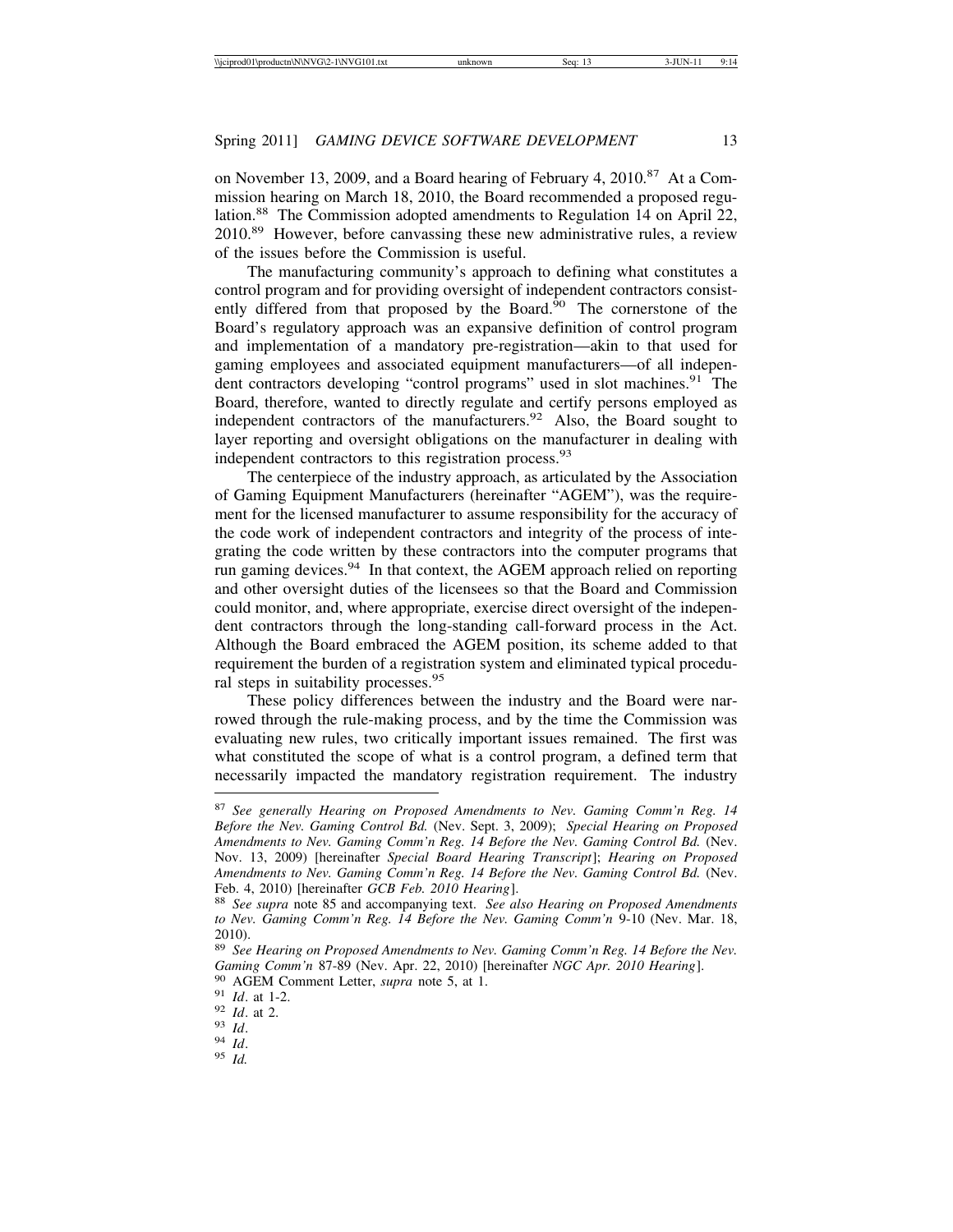argued that subsection 1 of Proposed Board Regulation 14.021 should apply to a limited category of independent contractors, namely those that write code that affect the random number generation, mapping, and evaluation processes.<sup>96</sup> The second was to modify Subsection 1 of Proposed Board Regulation 14.0215. AGEM wanted a clear and unequivocal statement that the regulations entirely preempted the application of the manufacturer licensing requirements of NRS 463.650 for independent contractors.<sup>97</sup>

The Board rejected these propositions because in its view, absent a new regulation providing for registration of independent contractors, these persons must have a manufacturer's license to write control program code.<sup>98</sup> However, the gaming industry correctly demonstrated that the Board's position had fundamental flaws. For instance, contrary to the Board's view, there is no provision in Senate Bill 83 mandating licensing under NRS 463.650 of an independent contractor who produces a control program for a licensed manufacturer.<sup>99</sup> Prior to the statutory changes made in Senate Bill 83, a person whose exclusive participation in the manufacturing process for a gaming device was to design or develop source code was not a "manufacturer" of a "gaming device."<sup>100</sup> NRS 463.0155(2)(c) explicitly dealt with the legal treatment of source code in a gaming device. That statute established that the legislature deemed this function as the development of a component of a gaming device and then only when embedded within the storage medium that contained a "computer program that cannot be reasonably demonstrated to have a use other than in a slot machine."<sup>101</sup>

Prior to passage of Senate Bill 83, the Nevada Legislature decided to only extend the reach of the manufacturer licensing statute to those who combined both the storage medium containing such a computer program and another enumerated component listed in NRS  $463.0155(2)$ .<sup>102</sup> The Legislature developed the preexisting statutory scheme using precision and particularity with the direct hand of the Board and Commission. An independent contractor developing source code of games for slot machines did not need a manufacturer's license pursuant to NRS 463.650 under that statutory scheme.<sup>103</sup>

Frequently over at least the last twenty years, the Board and the Commission have considered and approved gaming devices submitted by licensed manufacturers who engaged unlicensed independent contractors to help create the devices.104 In fact, the Board and Commission have publicly encouraged and applauded manufacturers who leverage technology resources in this way, as long as the licensed manufacturers maintain control of the manufacturing process and assume responsibility for the finished products.<sup>105</sup>

<sup>96</sup> *Id*.

<sup>97</sup> *Id.*

<sup>98</sup> *Special Board Hearing Transcript*, *supra* note 87, at 31-36.

<sup>99</sup> AGEM Comment Letter, *supra* note 5, at 6.

<sup>100</sup> *Id*.

<sup>101</sup> *Id*.

<sup>102</sup> *Id*.

<sup>103</sup> *Id*.

<sup>104</sup> *Id*.

<sup>105</sup> *Id*.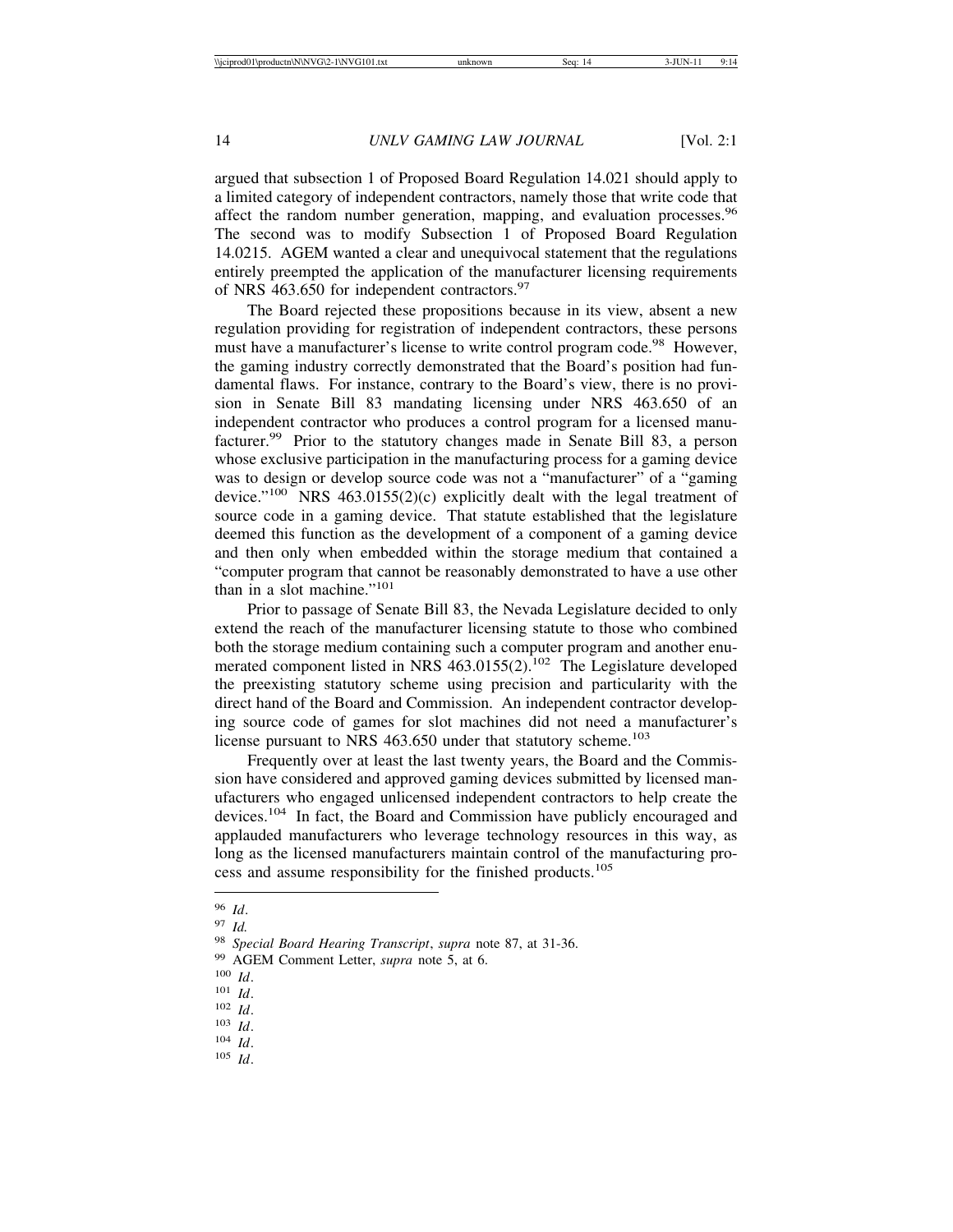Senate Bill 83 did not change the status of the law on independent contractors. Instead, at the request of AGEM, the 2009 legislation delegated to the Commission the authority to provide for any regulatory oversight of independent contractors by adopting a regulation.<sup>106</sup> Absent the adoption of a regulation, independent contractors would remain unregulated. The Board's suggestion that, absent a Commission oversight regulation, independent contractors would be subject to mandatory licensing as a manufacturer is contrary to the plain language of Senate Bill 83 as codified in NRS 463.650(9). Moreover, the Board's position is in direct conflict with the rule of statutory construction that a general statute such as the licensing provision of NRS 463.650(1) is controlled by a specific statute on oversight of independent contractors as set forth in NRS 463.650(9).<sup>107</sup>

Even if one assumes that independent contractors must be licensed, the Board posited that Senate Bill 83 authorized the Commission to replace the licensing requirement with a registration requirement.<sup>108</sup> However, if that is so, then the Commission is equally empowered to replace the licensing requirement with a reporting requirement, a certification that the licensed manufacturer submitting the game has reviewed the code and "assumes responsibility" for the control program, or no requirement altogether. Senate Bill 83 does not dictate a particular means of regulating independent contractors, and the Board actually recognized this in the end as the ultimate issue for the Commission.<sup>109</sup>

AGEM also explained to the Commission that the definition of "control program" in the Board's proposed regulation cast too broadly the regulatory net contrary to the intent of the lawmakers.<sup>110</sup> The Nevada Legislature provided that the Nevada Gaming Commission must adopt regulations specifying what "software, source language or executable code" is a control program.<sup>111</sup> The Legislature, however, did not confer on the Commission open-ended rule-making authority.<sup>112</sup> To be designated a control program, the Legislature retained the long-established touchstone that particular software, source language or executable code must be of the type that "affects the result of a wager by determining win or loss."113 The Supreme Court of Nevada has explained that administrative agencies like the Board and Commission may use their rulemaking authority to craft rules to effectuate a legislative objective, but the

<sup>106</sup> *Id*. at 7.

<sup>107</sup> *See, e.g.,* Hotel Emp. & Rest. Emp. Int'l Union, AFL-CIO v. State *ex rel.* Nev. Gaming Control Bd., 747 P.2d 878, 879 (Nev. 1987) (citations omitted) (plain meaning controls); State Indus. Ins. Sys. v. Surman, 741 P.2d 1357, 1359 (Nev. 1987) (citations omitted) ("a specific statute takes precedence over a general statute.").

<sup>108</sup> AGEM Comment Letter, *supra* note 5, at 7.

<sup>109</sup> *Special Board Hearing Transcript*, *supra* note 87, at 40, 43.

<sup>110</sup> AGEM Comment Letter, *supra* note 5, at 8.

<sup>111</sup> *Id*. at 7.

<sup>112</sup> *See, e.g.*, Oliver v. Spitz, 348 P.2d 158, 159 (Nev. 1960) (rules inconsistent with the statute are invalid and do not have the force and effect of law).

<sup>113</sup> AGEM Comment Letter, *supra* note 5, at 7-8. *See supra* notes 18-19 and 25 and accompanying text.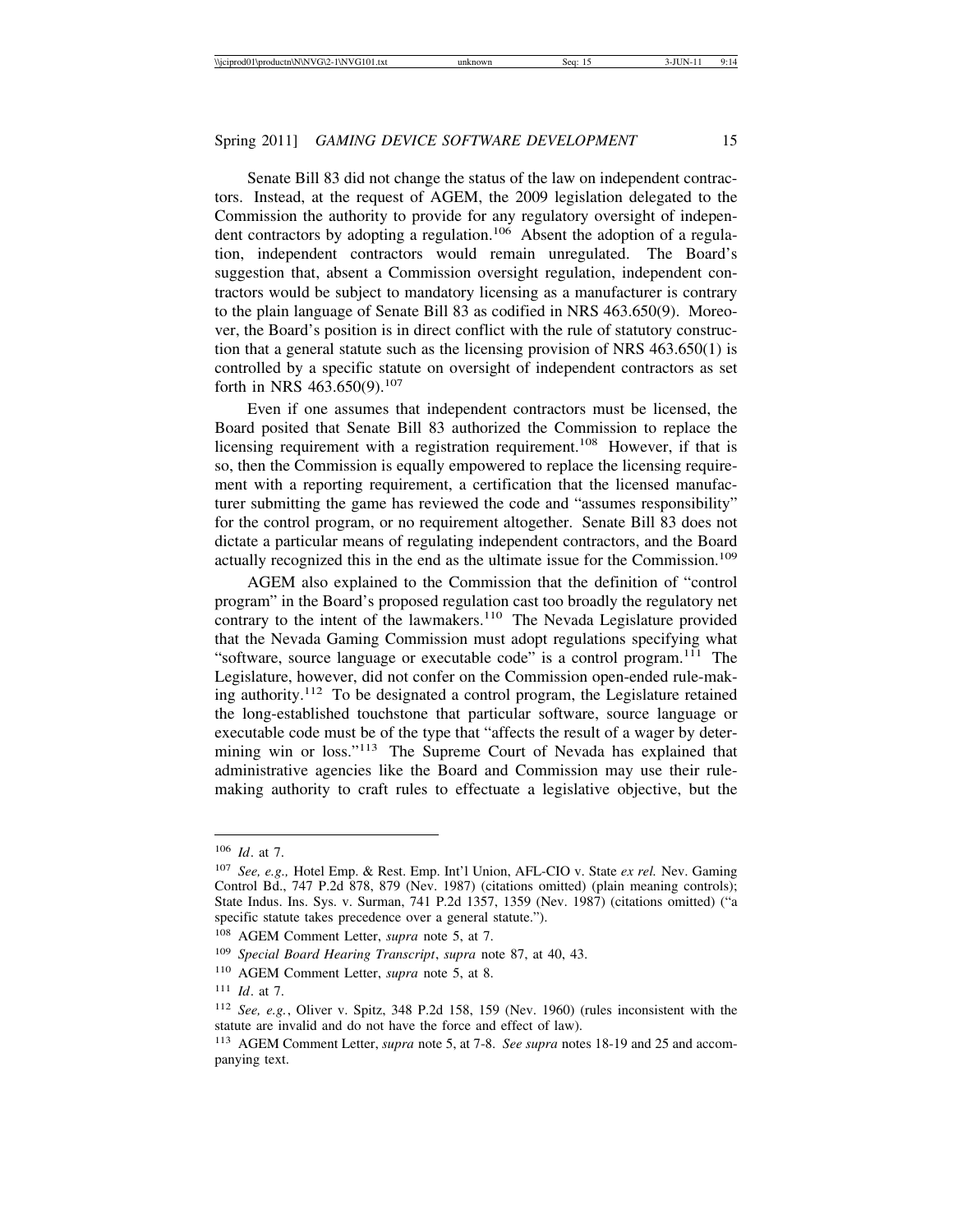agency may not adopt regulations in conflict with or that ignore the language of the statute.<sup>114</sup>

The definition of *control program* sought in the proposed regulation impermissibly exceeded the parameters of the authority given to the Commission by the Nevada Legislature to define "control program" in two ways. First, the proposed rule begins by stating as to a control program, "[t]he term *includes but is not limited to*, any software, source language or executable code<sup>[1]</sup><sup>115</sup> This language makes the enumerated list illustrative and not exclusive. The enabling statute specifically states that the Commission must identify what is within the defined term, and absent such a designation, particular software code is not a control program.<sup>116</sup> The rule must, therefore, provide an exclusive list and not just illustrative examples.

A similar deficiency in this language is the statement that a control program is "any software, source language or executable code *associated with* the  $\dots$  [following operations.]"<sup>117</sup> Inclusion of the "associated with" concept exceeds the parameters of the rule-making authority conferred by the Legislature. In a computer program that operates a gaming device, all code is necessarily associated with all other code in the integrated computer program that runs the device.<sup>118</sup> For that reason, this language allows code that does determine win or loss to sweep that which does not into the ambit of a control program by mere association of the code in a single computer program. This approach is not consistent with the statutory authority conferred on the Commission. The legislative grant of rule-making authority under Senate Bill 83 was to prescribe with particularity the classes of computer code that determine win or loss that will then be subject to regulation.<sup>119</sup>

Second, the proposed rule enumerates as a control program the following ten types of operations performed by software, source language, or executable code:

(a) Random number generation process;

(b) Mapping of random numbers to game elements displayed as part of game outcome;

(c) Evaluation of the randomly selected game elements to determine win or loss;

(d) Payment of winning wagers;

(e) Game recall;

(f) Game accounting including the reporting of meter and log information to on-line slot metering system;

<sup>114</sup> *See, e.g.,* State, Div. of Ins. v. State Farm Mut. Auto. Ins. Co., 995 P.2d 482, 485 (Nev. 2000) (citations omitted) (agency regulation is invalid if it conflicts with existing statutory authority or exceeds scope of statutory delegation of authority to agency); Cashman Photo Concessions & Labs v. Nev. Gaming Comm'n, 538 P.2d 158, 160 (Nev. 1975) ("[A]dministrative body may within prescribed limits and when authorized by the law-making power" adopt regulations to effectuate expressed legislative intention.).

<sup>115</sup> *See* Nev. Gaming Comm'n Reg. 14.010(4) (Proposed; Draft date July 9, 2009) (emphasis added).

<sup>116</sup> AGEM Comment Letter, *supra* note 5, at 8. <sup>117</sup> *Id.* (emphasis added). <sup>118</sup> *See id*. <sup>119</sup> *See id.* at 8.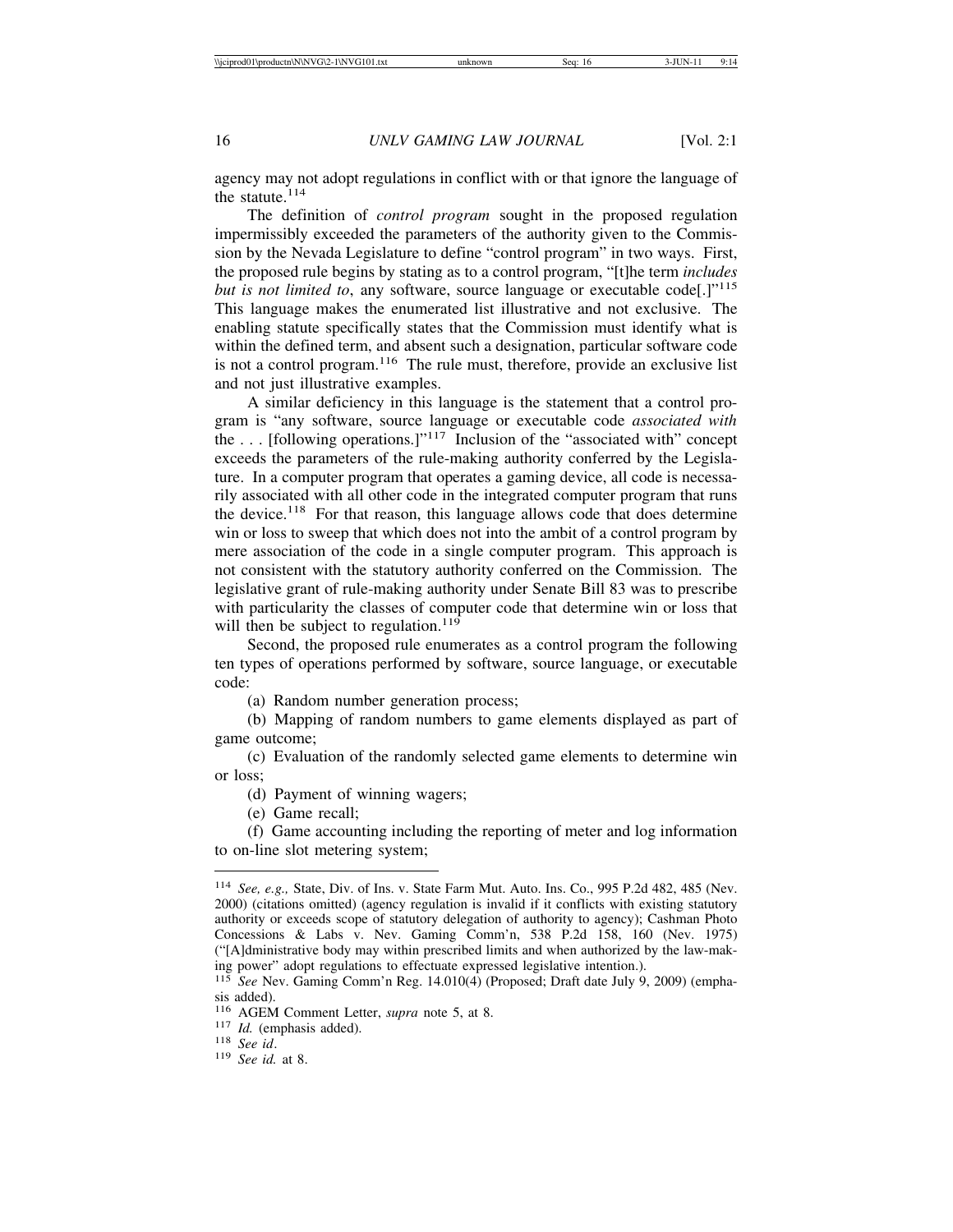(g) Monetary transactions conducted with associated equipment;

(h) Software verification and authentication functions which are specifically designed and intended for use in a gaming device;

(i) Monitoring and generation of game tilts or error conditions; and

(j) Game operating systems which are specifically designed and intended for use in a gaming device.<sup>120</sup>

The items listed in Paragraphs (a) through (c) are code operations which may determine the result of a wager by determining win or loss.<sup>121</sup> The remaining seven items, however, do not *determine* win or loss.

The Board's proposed rule confused, for example, that although a game recall routine may collect, store, and permit access to information used to confirm a win or loss, this function does not "determine" win or loss. Rather, the operations listed in paragraphs (d) through (i) perform some other function in the gaming device—preserving a record of certain past outcomes, performing accounting functions, providing oversight of malfunctions, detecting whether an approved program is in use—based on the fact of, or even without reference to, coding a win or loss.<sup>122</sup> The last of these items in paragraph (j), a game operating system, is so over-inclusive as to plausibly draw both operations that determine win or loss and those that have absolutely no connection to the statutory standard established for the rule by the legislators. The proposal as a whole comprehends just about every component and module in a slot machine, as well as slot accounting and other systems that historically have not been subject to this kind of regulation.

The Commission rejected the industry position on the over-breadth of the control program definition.<sup>123</sup> Further, the Board's request for a mandatory registration requirement for independent contractors was accepted,  $124$  as well as a rule imposing on licensed manufacturers specific duties based on the "assumes responsibility" test.<sup>125</sup> The Commission did, however, agree with AGEM that the rules include an exemption from licensing for independent contractors.126

## *B. Summary of Regulatory Program Adopted*

## *1. Some Critical Definitions*

As relates to determining the scope of regulation for independent contractors, the two most relevant rules adopted by the Commission are the definition of "independent contractor" in Regulation 14.010(11) and the definition of "control program" in Regulation 14.010(4). The definition of "independent contractor" is critical because it describes the class of "persons" subject to the new oversight rules. An independent contractor is (i) any natural person or business entity (a "person"); (ii) that is not an employee of the licensed manu-

<sup>&</sup>lt;sup>120</sup> Nev. Gaming Comm'n Reg. 14.010(4) (Proposed; Draft date July 9, 2010).<br><sup>121</sup> AGEM Comment Letter, *supra* note 5, at 9.<br><sup>122</sup> Id.<br><sup>123</sup> See NGC Apr. 2010 Hearing, *supra* note 89, at 12-14, 87-89.<br><sup>124</sup> Nev. Gaming Comm'n Reg. 14.0215(1), (7) (July 2010).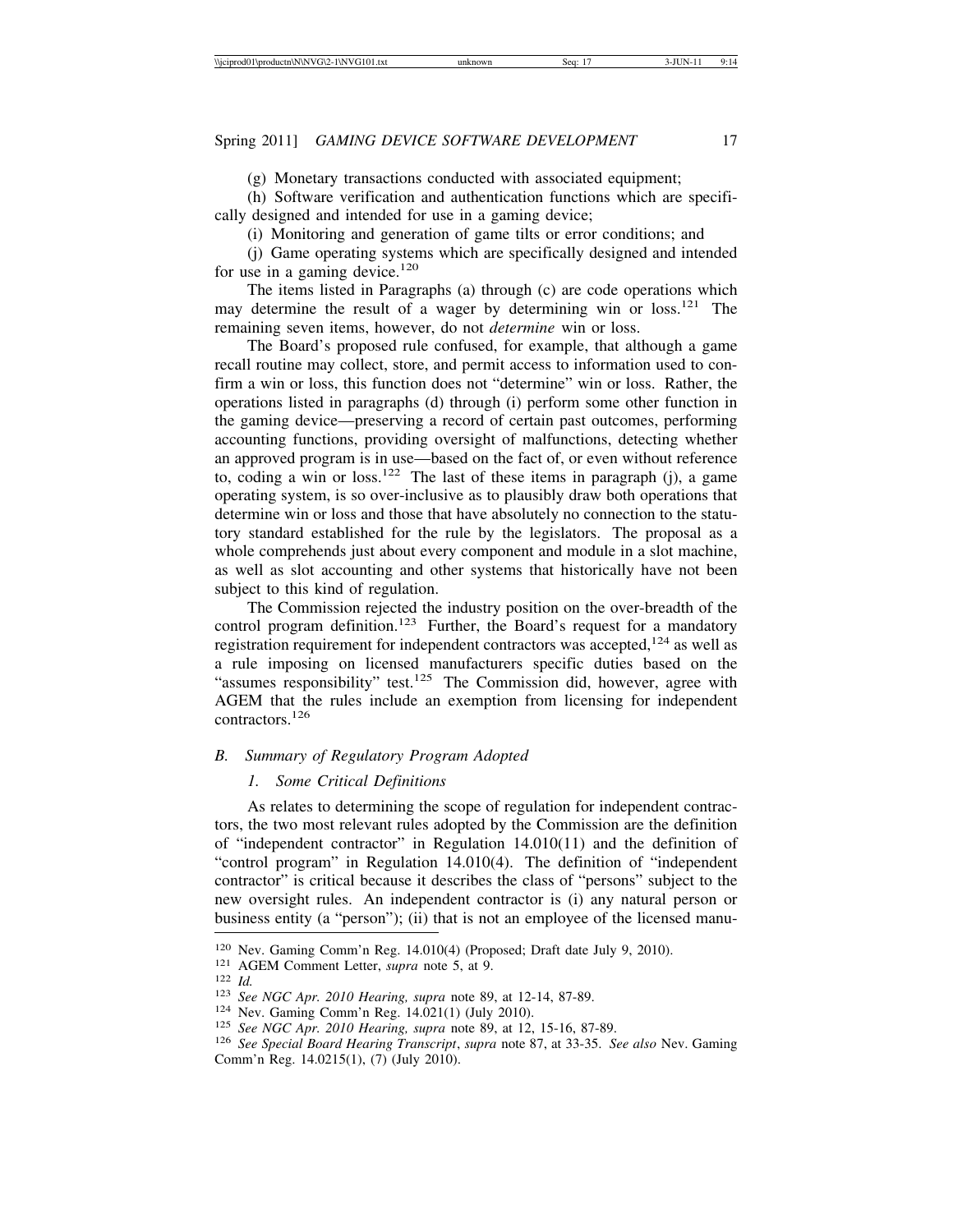facturer or its affiliates; (iii) who pursuant to an agreement with a licensed manufacturer; (iv) designs, develops, produces or composes software, source language or executable code that the manufacturer "intends" to compile into a *control program*. 127

Individuals or companies which are an independent contractor under this definition *and* which comply with the requirements of Regulation 14 governing independent contractors, are exempt from the manufacturer licensing requirements otherwise imposed on persons designing or producing control programs.<sup>128</sup> This safe-harbor eliminates prior disputes about whether both the "independent contractor" and the licensed manufacturer are "manufacturers" that must be licensed. Importantly, while prior to 2009 there were legal problems with the Board's assertion that independent contractors were required to hold manufacturer's licenses, Senate Bill 83 virtually eliminated this debate by making "control programs" alone a gaming device under NRS 463.0155. Moreover, the regulation makes clear that an individual independent contractor or natural person employed by an independent contractor company is not a gaming employee subject to any overlapping or duplicative registration requirements.<sup>129</sup>

Given this definition of independent contractor, the next most critical term is "control program." The concept of control program is expansive. The term includes the obvious, namely code that affects the random number generation, mapping, and evaluation processes.<sup>130</sup> The term also includes code that impacts:

[T]he payment of winning wagers, game recall, game accounting including the reporting of meter and log information to on-line slot metering system, monetary transactions conducted with associated equipment, software verification and authentication functions which are specifically designed and intended for use in a gaming device, monitoring and generation of game tilts or error conditions, and game operating systems which are specifically designed and intended for use in a gaming device.<sup>131</sup>

Because the term *control program* is only codified within the statutory definition of *gaming device*, 132 a control program used in an inter-casino linked system, on-line slot metering system, or cashless wagering system is necessarily excluded from the rule.

## *2. Registration of Independent Contractors*

The centerpiece of the Commission's oversight of independent contractors is the Regulation 14.021 registration requirement administered by the Board. There are two very important limitations on the registration requirement. First, no independent contractor is required to be registered unless and until the code written by the contractor is (i) actually incorporated into a control program, and, (ii) that control program is submitted by the manufacturer through an

<sup>&</sup>lt;sup>127</sup> *See* Nev. Gaming Comm'n Reg. 14.010(11) (July 2010).<br>
<sup>128</sup> *See id.* at 14.0215(1) (July 2010).<br>
<sup>129</sup> *Id.* at 14.0215(8) (July 2010).<br>
<sup>130</sup> *Id.* at 14.010(4)(a)-(c) (July 2010).<br>
<sup>131</sup> *Id.* at 14.010(4)(d)-(j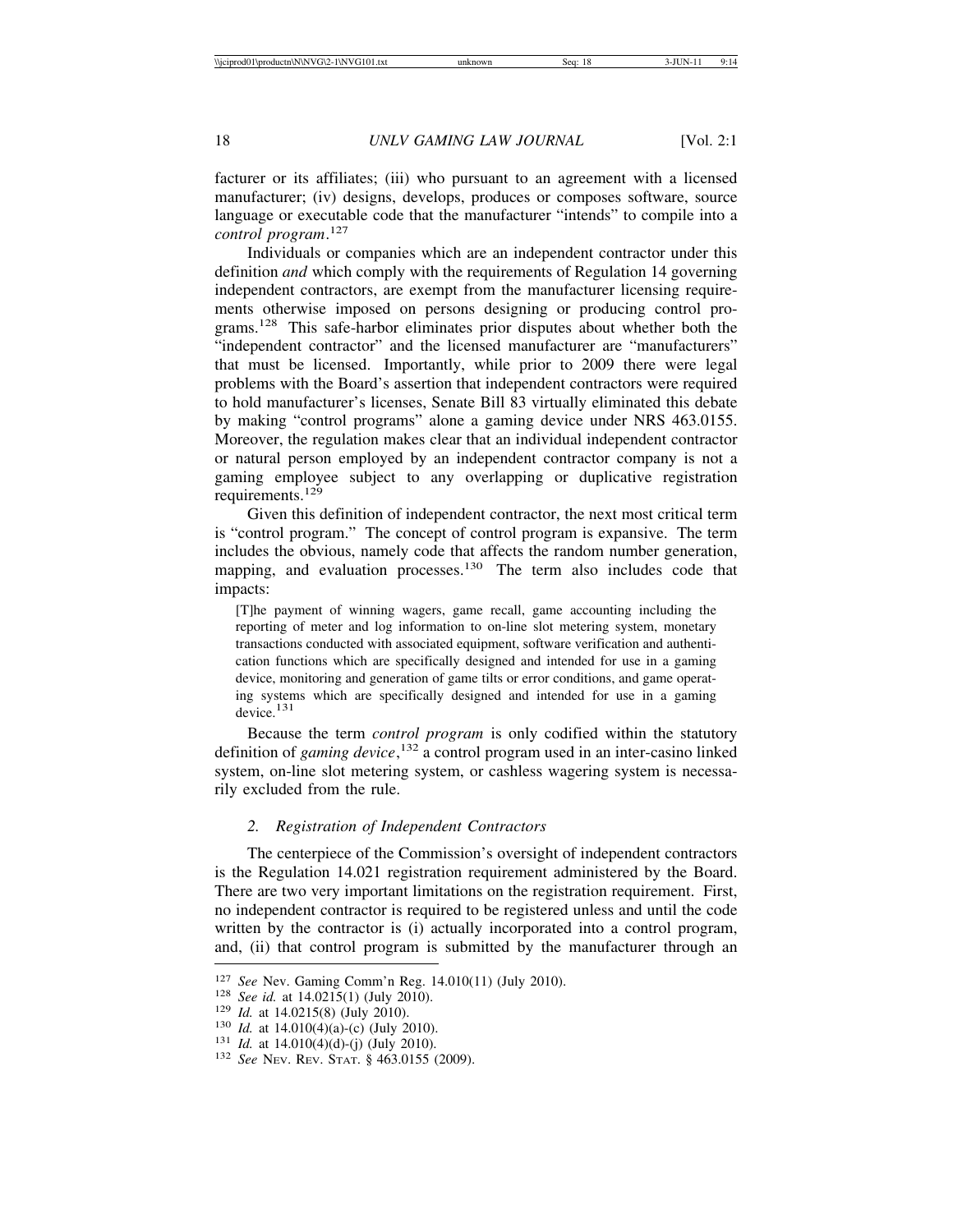application to the Board's Technology Division for approval of a new gaming device or a modification to an existing device or game.<sup>133</sup> Second, the registration requirement does not apply to any agreement and scope of work existing before July 1, 2010, provided that scope of work is not modified *and* is completed before June 30, 2011.<sup>134</sup> This allows licensed manufacturers to essentially complete within a year what is in the "pipeline" under preexisting relationships and agreements.<sup>135</sup>

Consequently, independent contractors are not subject to the registration requirement while performing the research and development functions. The important corollary of that aspect of Regulation 14.021 is that new gaming device or modification applications will not receive final approval until registration is completed for all independent contractors who contributed to the control program code.<sup>136</sup>

The registration requirements are imposed on the independent contractor, not the manufacturer.<sup>137</sup> The process envisioned by the Board and Commission has been described by the regulators as a hybrid of the procedures used for associated equipment manufacturers and gaming employees.<sup>138</sup> The independent contractor must complete and submit a registration form.<sup>139</sup> The form is submitted in hard-copy paper format, $140$  and the regulators may in the future allow for filing through an electronic interface on the Board's website akin to the procedure for gaming employees.<sup>141</sup> The application will be reviewed to determine if the form is complete.<sup>142</sup> If complete, the Board will issue a written document to the independent contractor that certifies that the contractor is in fact registered.<sup>143</sup> No fee is imposed for submitting or processing the application.<sup>144</sup> Of import is that registration is "informational," and establishes regulatory jurisdiction in the Board and Commission, but is not a determination of the contractor's suitability or probity.<sup>145</sup>

The information required by the application, however, is set forth with specificity in Regulation 14.021. Every independent contractor must provide information on the following:

• The name, address, and contact information of the licensed manufacturer with whom the independent contractor has entered into an agreement.

<sup>133</sup> Nev. Gaming Comm'n Reg. 14.021(1) (July 2010).

<sup>134</sup> *Id.* at 14.021(6) (July 2010).

<sup>135</sup> *See id.*

<sup>136</sup> *See id.* at 14.021(1) (July 2010).

<sup>137</sup> *See id.*

<sup>138</sup> *See, e.g., Special Board Hearing Transcript*, *supra* note 87, at 44.

<sup>139</sup> Nev. Gaming Comm'n Reg. 14.021(2) (July 2010).

<sup>140</sup> *See Technology Division,* NEV. GAMING COMM'N & STATE GAMING CONTROL BD., http://gaming.nv.gov./agency\_forms.htm#tech (last visited Feb. 12, 2011).

<sup>141</sup> See Gaming Employee Registration, Nev. GAMING COMM'N & STATE GAMING CONTROL BD., http://gaming.nv.gov./gaming\_emp\_reg.htm (last visited Feb. 12, 2011).

<sup>142</sup> *See* Nev. Gaming Comm'n Reg. 14.021(4) (July 2010).

<sup>143</sup> *See GCB Feb. 2010 Hearing*, *supra* note 87, at 70-74.

<sup>144</sup> *Id.* at 75-76.

<sup>145</sup> *See GCB Feb. 2010 Hearing*, *supra* note 87, at 74-75.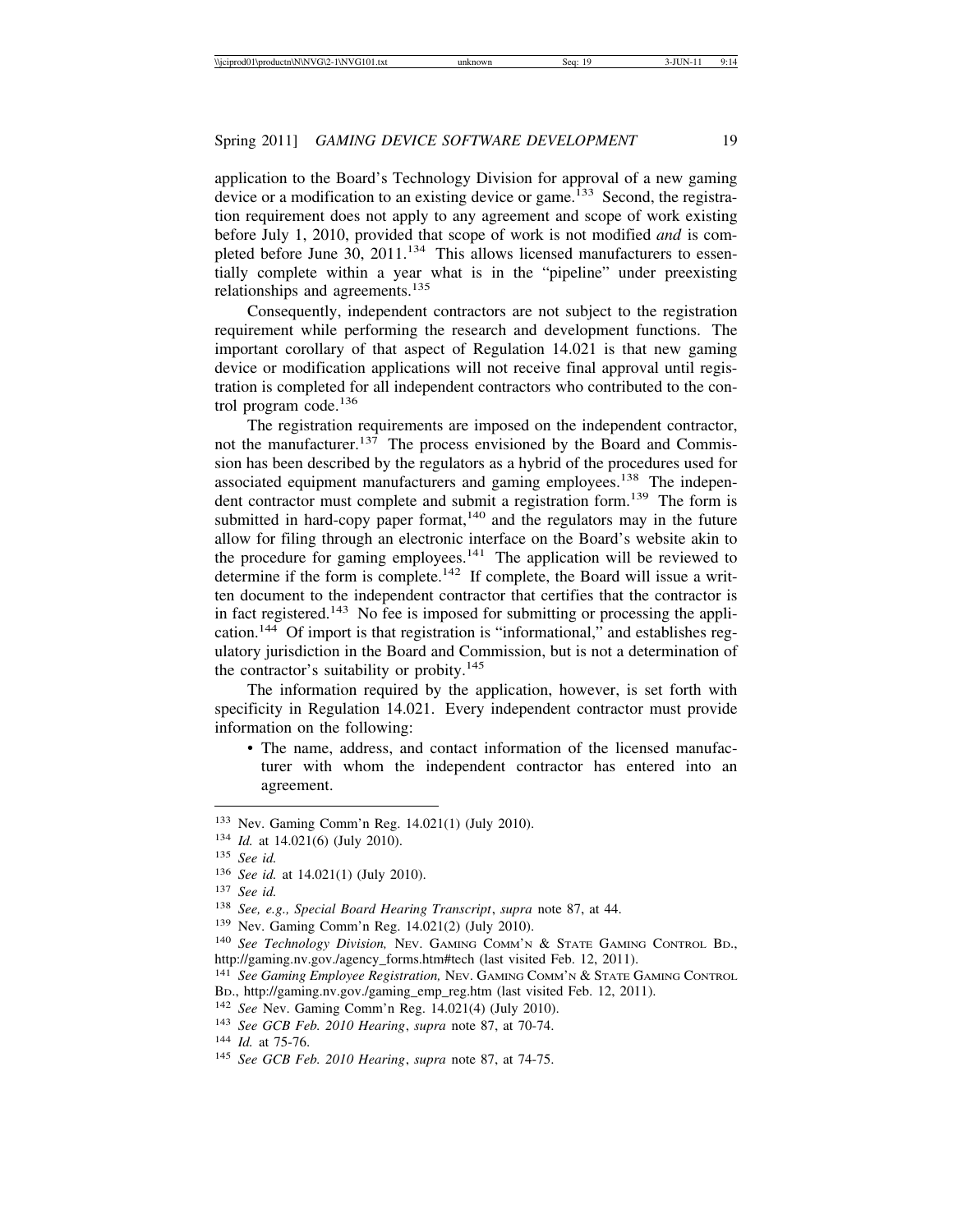- A summary of the business and other arrangement between the licensed manufacturer and the independent contractor.
- Any arrests of the independent contractor by law enforcement involving a felony or crime of moral turpitude and the resulting disposition.
- Any incidences in which the independent contractor has, either individually or as part of a group, been refused a gaming license or otherwise found unsuitable by a regulatory body.
- Any privileged licenses held by the independent contractor and any current or past disciplinary against those licenses.<sup>146</sup>

All independent contractors must also agree as part of the registration process that the information they provided is accurate and complete, that they will cooperate with the Board and Commission, and that they are subject to a suitability call-forward procedure.<sup>147</sup>

Additionally, in those instances where the independent contractors are individuals, they must disclose their (i) "name, including aliases, past and present"; (ii) "residential address or addresses for the last five years"; (iii) "contact information (i.e. address, telephone number, e-mail address)"; (iv) "employment information, both current and for the prior ten years"; and (v) "date and place of birth."148 Independent contractors that are business entities must include the following additional information:

1. The name(s), address(es), and contact information of the organization(s) or association(s) under which the independent contractor does business.

2. The date and jurisdiction under which the independents contractor is registered as a legal entity.

3. To the extent existent, and where applicable law permits disclosure, the independent contractor's tax identification number.

4. The names, and date and place of birth of the natural persons employed by the independent contractor who designed, developed, programmed, produced or composed the software, source language or executable code that has been compiled into the control program of a new gaming device or of a modification to a gaming device submitted for approval.<sup>149</sup>

Subsections 3, 4 and 7 of Regulation 14.021 set forth a procedure whereby the Board may ask an independent contractor for additional information to supplement the registration form.150 The registration will not be completed until such supplemental information is provided. If the independent contractor wants to challenge this request he or she may appeal to the Commission.<sup>151</sup> However, in the interim, the independent contractor is not registered and the Board has the ability to hold the game approval hostage unless the manufacturer can obtain a "good cause" waiver from the Board Chairman.<sup>152</sup> The waiver procedure authorized by Subsection 7 of Regulation 14.021 is not lim-

<sup>146</sup> Nev. Gaming Comm'n Reg. 14.021(2)(c) (July 2010) (numbering, lettering and introductory phrases omitted).<br> $147$  *Id.* at 14.021(2)(e) (July 2010).

<sup>&</sup>lt;sup>148</sup> *Id.* at 14.021(2)(a) (July 2010).<br>
<sup>149</sup> *Id.* at 14.021(2)(b) (July 2010).<br>
<sup>150</sup> *See id.* at 14.021 (3)-(4), (7) (July 2010).<br>
<sup>151</sup> *Id.* at 14.021(3) (July 2010).<br>
<sup>152</sup> *See id.* at 14.021(1), (3)-(4), (7) (J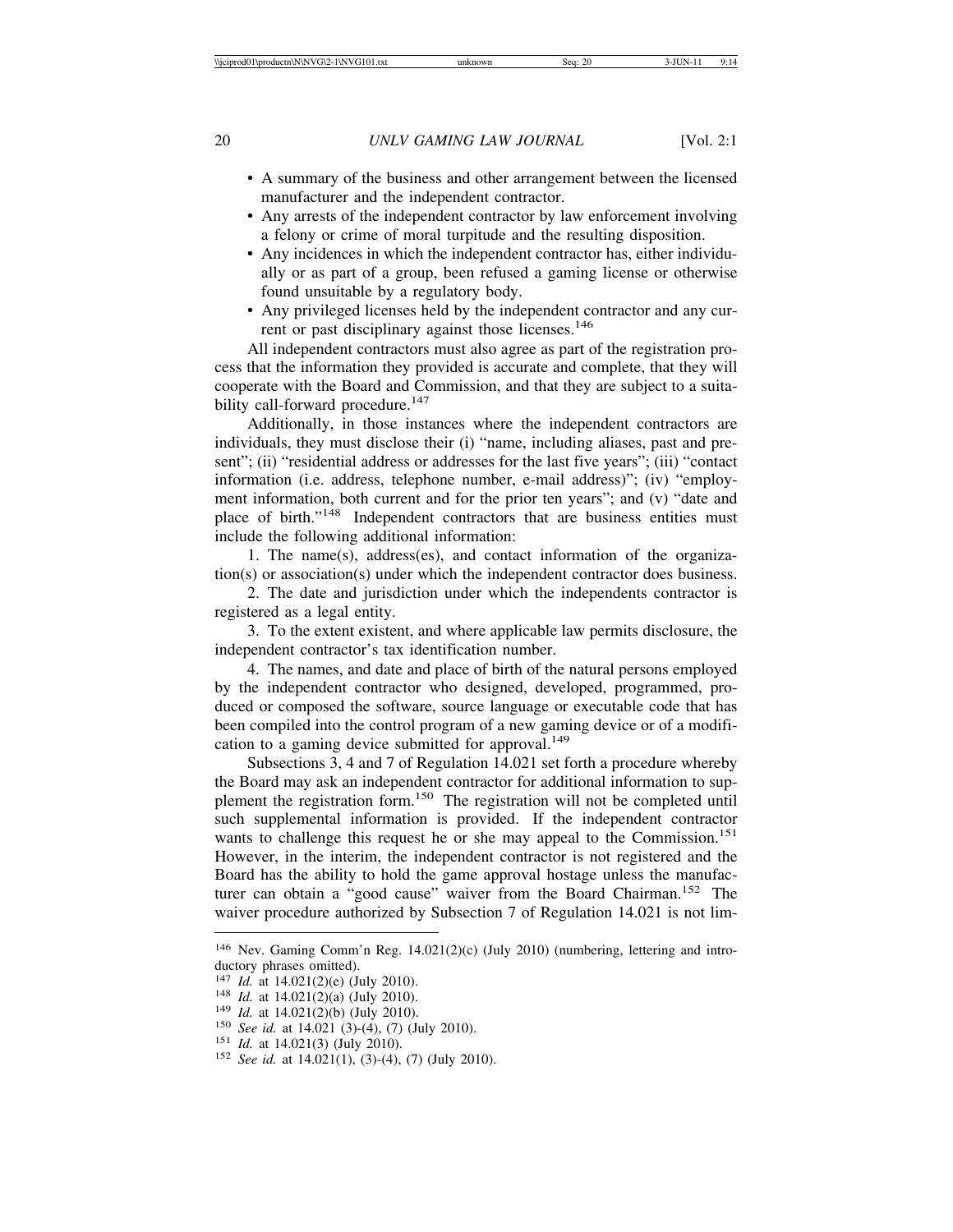ited to this context, thus providing a general safety-valve by which manufacturers can ask for a "good cause" exception to the registration requirement.<sup>153</sup>

Once registered, an independent contractor must update or affirm no changes have occurred in his or her record information with the Board by January  $15$  of each year.<sup>154</sup> There is a ninety-day grace period after which the registration lapses and must be resubmitted anew.<sup>155</sup>

## *3. Manufacturer's Obligations For Independent Contractors*

Manufacturers have certain new regulatory obligations relative to independent contractors. These obligations are in four areas. First, the manufacturer's agreement with the independent contractor must include certain provisions. That contract must include provisions allowing the manufacturer to terminate the contract without continuing obligation if the contractor refuses to respond to information requests from the Board, fails to file a suitability application required by the Commission, or is found unsuitable.<sup>156</sup>

A second duty imposed on manufacturers is to perform a "complete review" of compliance with Commission Regulations and Technical Standards. This requires the manufacturer to independently examine for regulatory and technical compliance any software, source language, or executable code "designed, developed, produced or composed by an independent contractor" prior to submission to the Board.<sup>157</sup>

The third new task is related to game submission as well. The licensee must disclose in a new game or modification application a list of independent contractors and a description of the software code or language they "designed or developed" that has been compiled by the manufacturer into the control program.158 Although this requirement is only explicitly imposed for modifications under Regulation 14.110(3)(e), the Board can obtain the same information for new games by modifying the forms used under Regulation 14.030.

Finally, manufacturers are obliged to maintain for a period of five years records by contractor name of software, source language, or executable code designed, developed, produced or composed by an independent contractor.<sup>159</sup> Regulation 14.024 provides that the Board chairman can modify this recordkeeping requirement by written approval letter. The rule likewise states that the failure to maintain the records is an unsuitable method of operation.<sup>160</sup>

The record-keeping requirement is not limited to the work of "registered" independent contractors, but rather applies to all work completed by an independent contractor if that work is intended for compilation into a control program of the manufacturer.<sup>161</sup> This means that the manufacturers need to keep the records immediately upon engaging the contractors even if the work may be

<sup>&</sup>lt;sup>153</sup> *See id.* at 14.021(7) (July 2010).<br>
<sup>154</sup> *See id.* at 14.021(5) (July 2010).<br>
<sup>155</sup> *See id.*<br>
<sup>156</sup> *Id.* at 14.023 (July 2010).<br>
<sup>157</sup> *Id.* at 14.024(1) (July 2010).<br>
<sup>158</sup> *See id.* at 14.110(3)(e) (July 2010)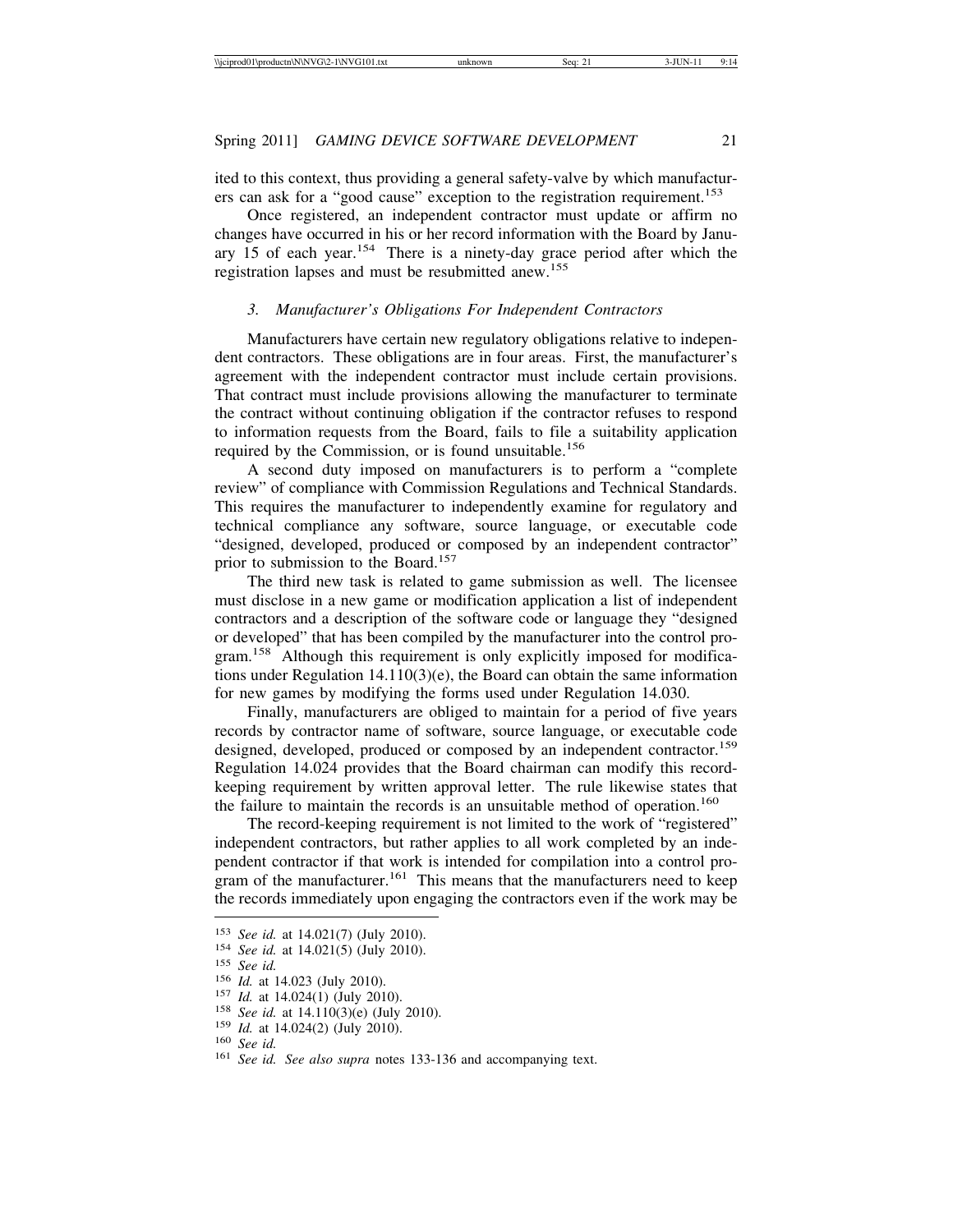research and development because at some juncture the code may be compiled into a control program.162 Of interest to licensees—as well as perhaps being indicative of an absence of need for independent contractor regulation altogether—during the rule-making process on these new regulations, the Board frequently noted that the obligations imposed by Regulation 14 on manufacturers relative to independent contractors were in addition to those related to business associate due diligence that exist for the licensees under gaming compliance review and reporting systems pursuant to Regulation 5.045.<sup>163</sup>

## *4. Independent Contractor Suitability Proceedings*

The new regulation states that the Commission, on the recommendation of the Board, may require by written notice any independent contractor to file an application for a finding of suitability.<sup>164</sup> This regulation asserts that the Commission's jurisdiction continues over independent contractors even if they are not registered and have no continuing agreements or work with a manufacturer.<sup>165</sup>

Unless the Commission orders otherwise, the independent contractor has at least thirty days to comply with an application demand, and while the suitability determination is pending, the independent contractor may continue to work for the manufacturer.<sup>166</sup> The refusal or failure to file within the thirty-day period (or other specified period if longer) is a basis for a finding of unsuitability.<sup>167</sup>

If the independent contractor is ultimately found unsuitable after investigation and hearing, then any registration held by the contractor is cancelled.<sup>168</sup> Additionally, manufacturers must terminate any continuing relationships, associations or agreements with the unsuitable contractor, and failure to promptly do so is an unsuitable method of operation.<sup>169</sup> The finding of unsuitability impacts the products as well. Thus, any pending new gaming device application that includes a control program containing the work of the unsuitable contractor will not be approved.<sup>170</sup> Further, the approval previously granted to a gaming device that includes a control program containing work of the unsuitable contractor may be revoked if a nexus is shown between the basis of unsuitability and the work of the contractor.<sup>171</sup> The potential economic risks for manufacturers associated with this rule is alone sufficient to serious chill interest in using independent contractors.

<sup>&</sup>lt;sup>162</sup> See Nev. Gaming Comm'n Reg. 14.021(1), 14.024(2) (July 2010).<br>
<sup>163</sup> See id. at 5.045(6) (Mar. 1991).<br>
<sup>164</sup> Id. at 14.0215(2)-(3) (July 2010).<br>
<sup>165</sup> Id. at 14.0215(6) (July 2010).<br>
<sup>166</sup> Id. at 14.0215(6) (July 20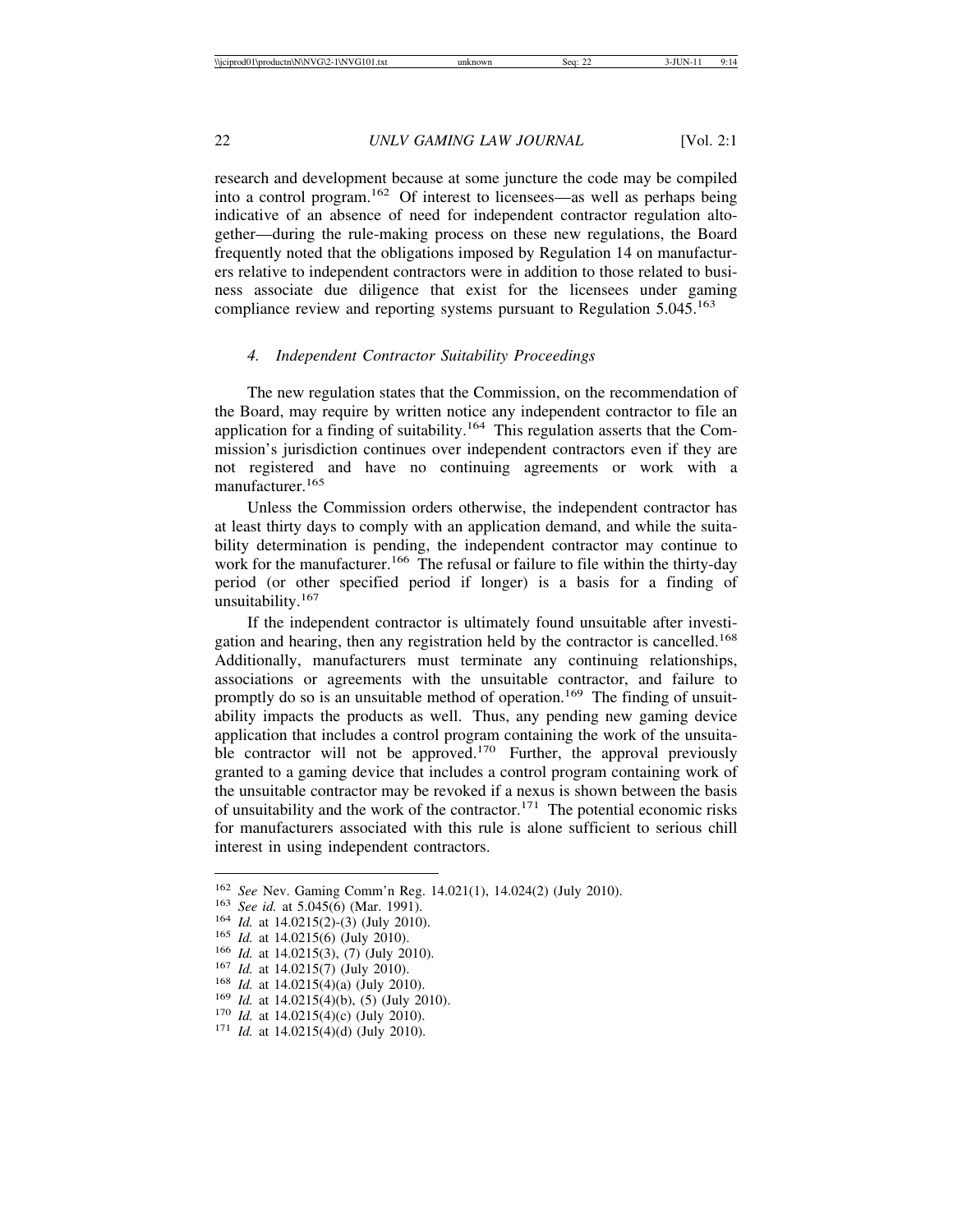## VI. A BETTER APPROACH

The integrity of gaming devices is not enhanced, Nevada's exposure to reputational injury is no less, and an important segment of the Silver State's economy is no healthier for the April 22, 2010, adoption of the Senate Bill 83 regulations. These administrative rules, therefore, fail by these important measures to justify expanding regulatory control by the Board and Commission.

An approach to achieving the same regulatory objectives without the same adverse regulatory costs and potential for detrimental economic impacts can be accomplished by returning to a system similar to that preexisting the adoption of Senate Bill 83. There are three aspects to such a system, and if adopted as bright-line tests, these provide the regulatory oversight needed over the manufacture of gaming devices.

First, the definition of what comprises a *control program* should be revised consistent with the statutory nexus required in NRS 463.0155, namely that the computer code must affect the result of a wager by determining win or loss. Adhering to this requirement will ensure that regulatory energy is properly focused on the random number generation, mapping, and evaluation processes that have been the long-standing cornerstone of Nevada's regulations. This also avoids confusion between regulating *what determines* win or loss on the one hand and on the other hand *how the information* of win or loss *is used* otherwise within the game computer program. As relates to the manufacture of a gaming device, the Commission should likewise revisit the regulation of the storage medium containing the control program because this is the component that is and must be practically regulated in commerce.

Refocusing on the storage medium containing the source code of the gambling game's computer program is also consistent with the practical experience of the gaming device manufacturing industry. Nevada manufacturers frequently incorporate platform level operations that are "off-the-shelf" products.172 NRS 463.650 licensees use Linux, UNIX, or Windows-based products, as well as device drivers for graphics cards, USB, and other devices in the design of their gaming devices. The licensed manufacturer takes ownership of all source files, whether they are code, graphics, or sound and runs them through its quality processes prior to creating a program that can functionally operate within the gaming device. At no point does the unlicensed independent contractor or other component vendor have the ability to create a game program that will run on the gaming device, as the contractor does not have access to create a digital certificate for the game program that will work with the gaming machine's approved operating system program.

Second, the rules should be drafted with an emphasis on the traditional "assumes responsibility" test. This regulatory concept has served the regulators, industry, and marketplace ably for nearly two decades of unprecedented growth in technology and the scale of the business. Nevada's regulatory interests are served if a licensed manufacturer demonstrates "design control," "assembly control," and "copyright control" of the control program. The identity of the employees and independent contractors working for licensed manu-

<sup>172</sup> *See* AGEM Comment Letter, *supra* note 5, at 4.